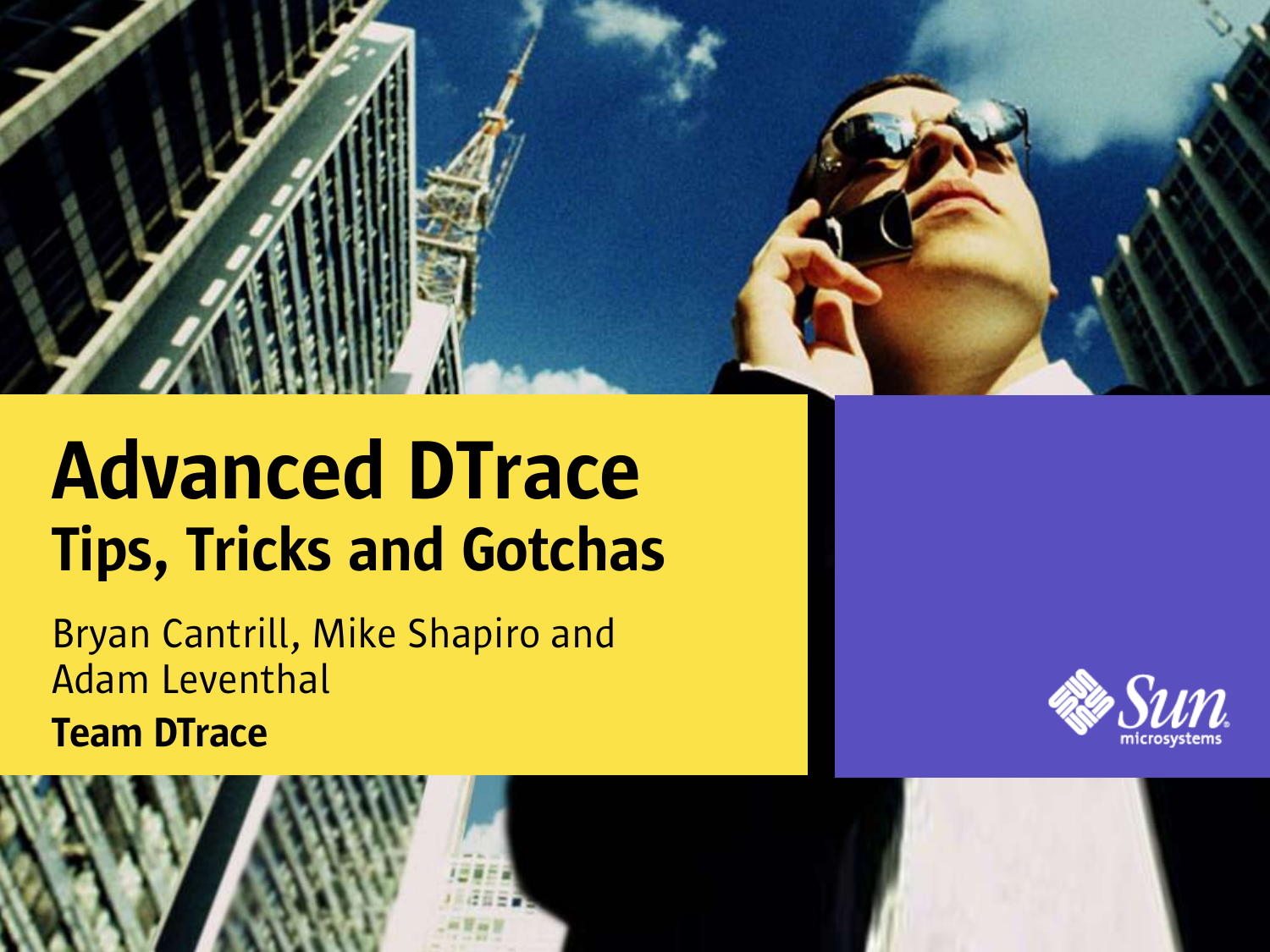

### Advanced DTrace

- Assumption that the basics of DTrace are understood – or at least familiar
- You need not have used DTrace to appreciate this presentation...
- $\bullet$ ...but the more you have, the more you'll appreciate it
- In no particular order, we will be describing some *tips*, some *tricks* and some *gotchas*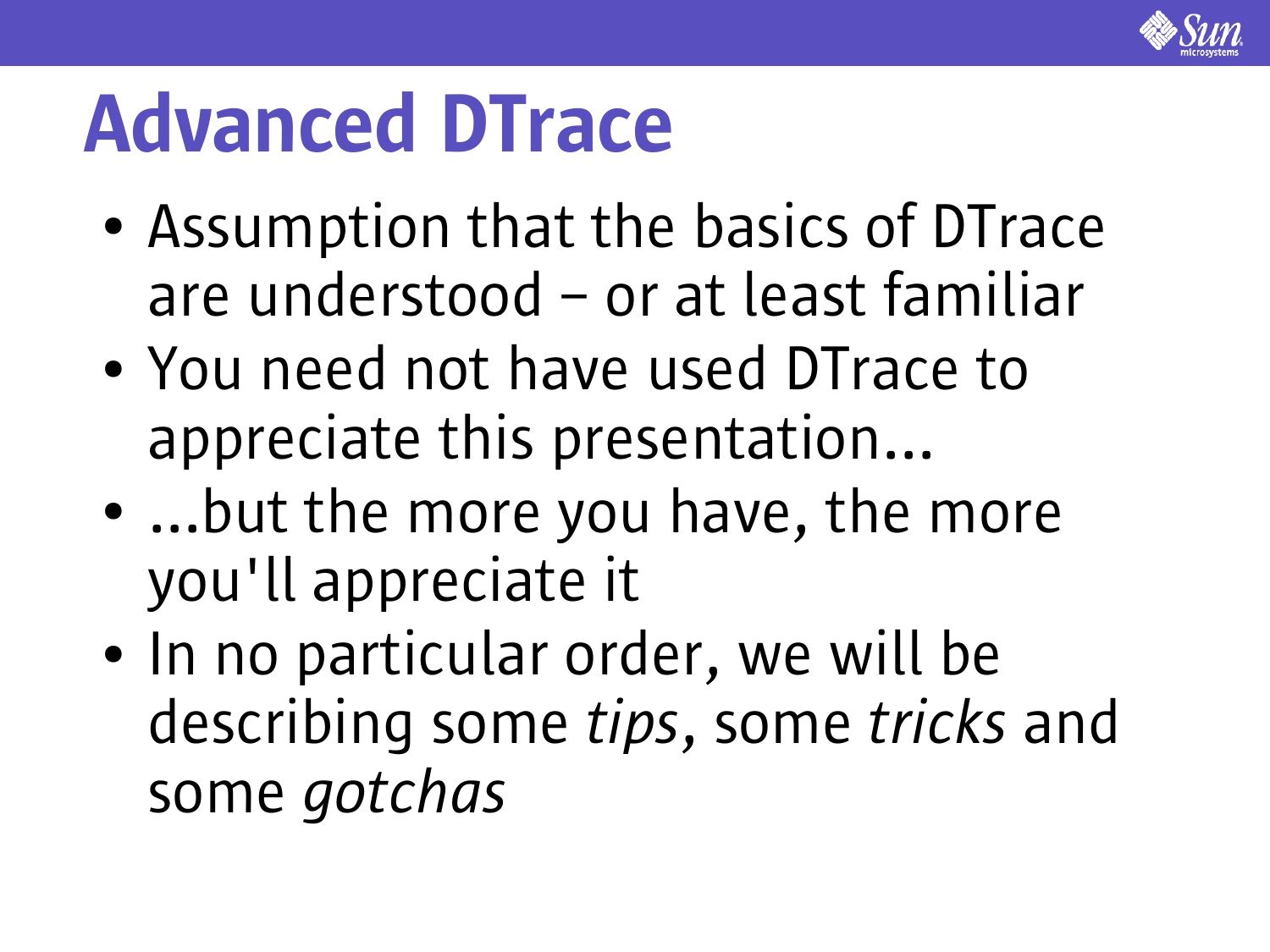

## **DTrace Tips**

- Tips are pointers to facilities that are (for the most part) fully documented
- But despite (usually) being welldocumented, they might not be wellknown...
- This presentation will present these facilities, but won't serve as a tutorial for them; see the documentation for details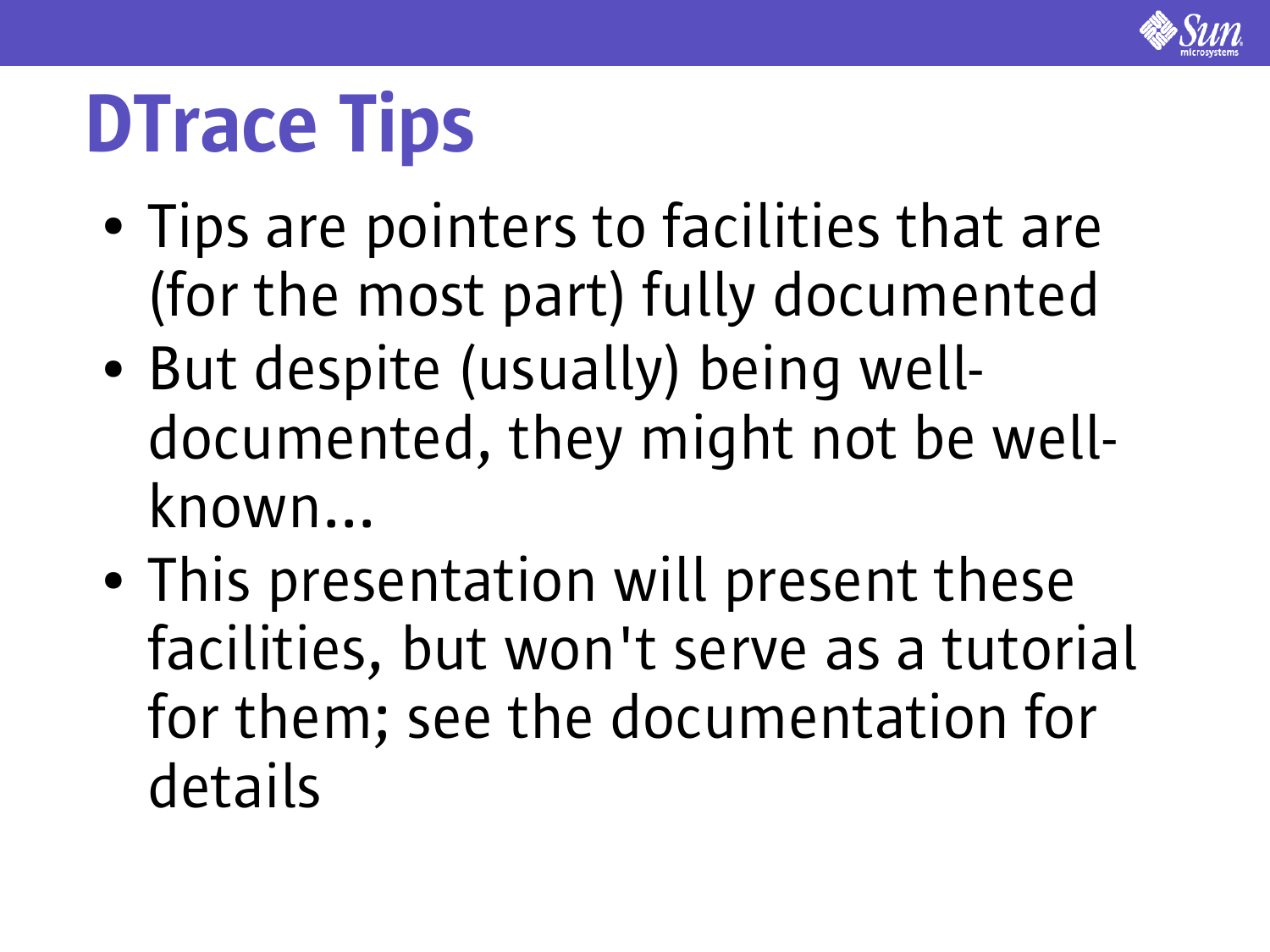

#### DTrace Tricks

- There are a few useful DTrace techniques that are not obvious, and are not particularly documented
- Some of these "tricks" are actually workarounds to limitations in DTrace
- Some of these limitations are being (or will be) addressed, so some tricks will be obviated by future work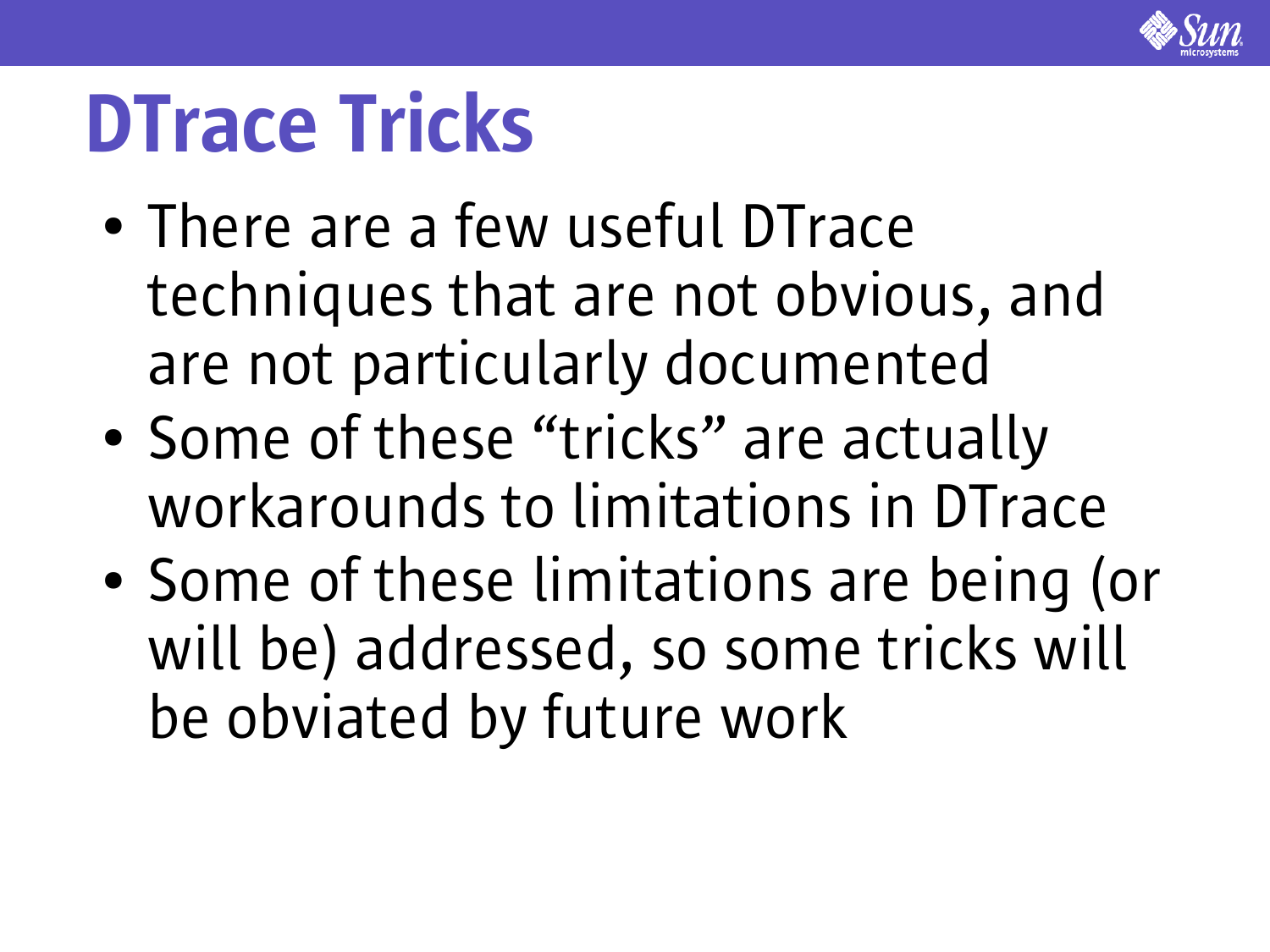

### DTrace Gotchas

- Like any system, DTrace has some pitfalls that novices may run into – and a few that even experts may run into
- We've tried to minimize these, but many remain as endemic to the instrumentation problem
- Several of these are documented, but they aren't collected into a single place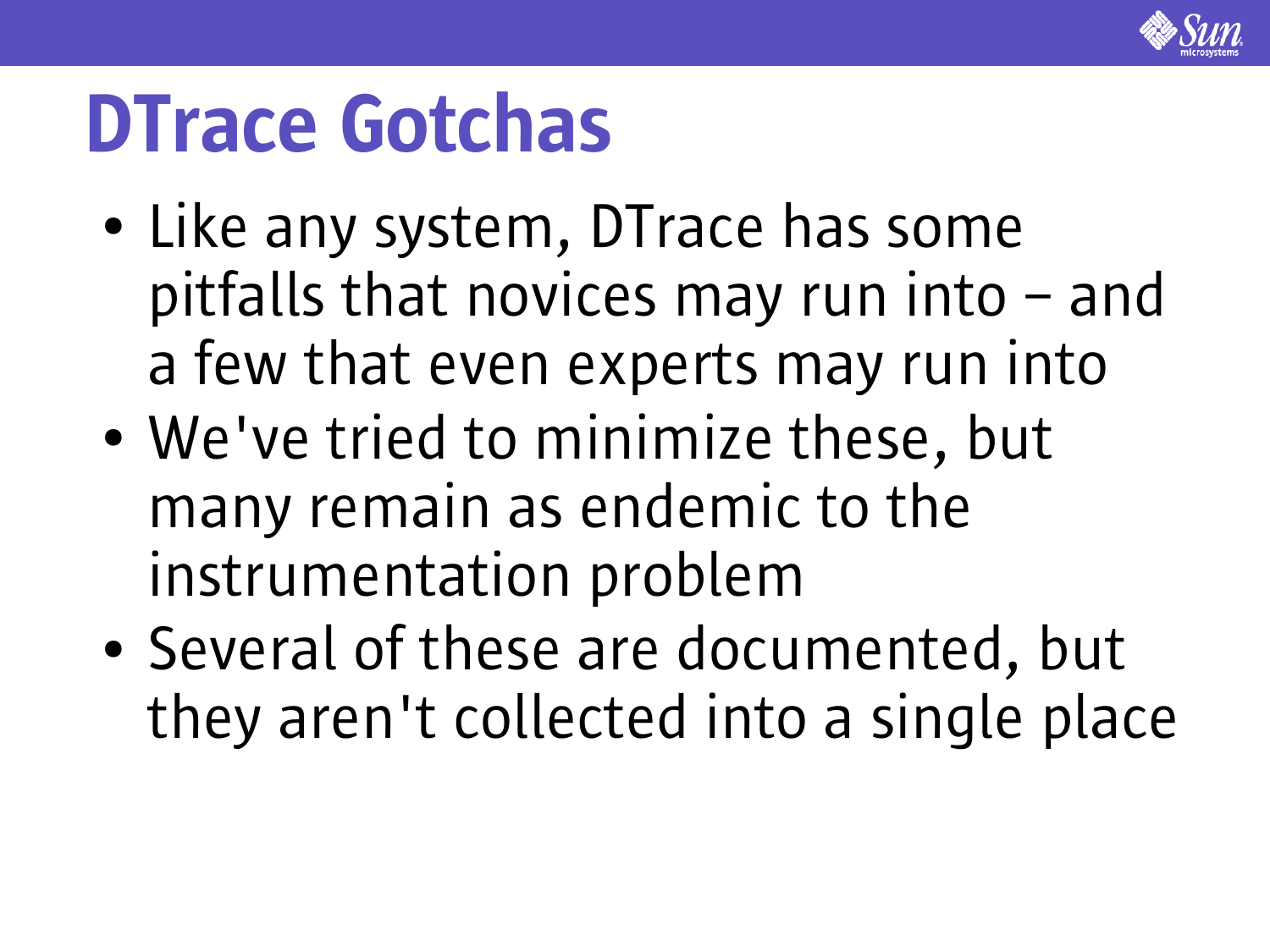

## Tip: Stable providers

- Allow meaningful instrumentation of the kernel without requiring knowledge of its implementation, covering:
	- CPU scheduling (sched)
	- Process management (proc)
	- $-1/0$  (io)
	- Some kernel statistics (vminfo, sysinfo, fpuinfo, mib)
	- More on the way...
- If nothing else, read the documentation chapters covering them!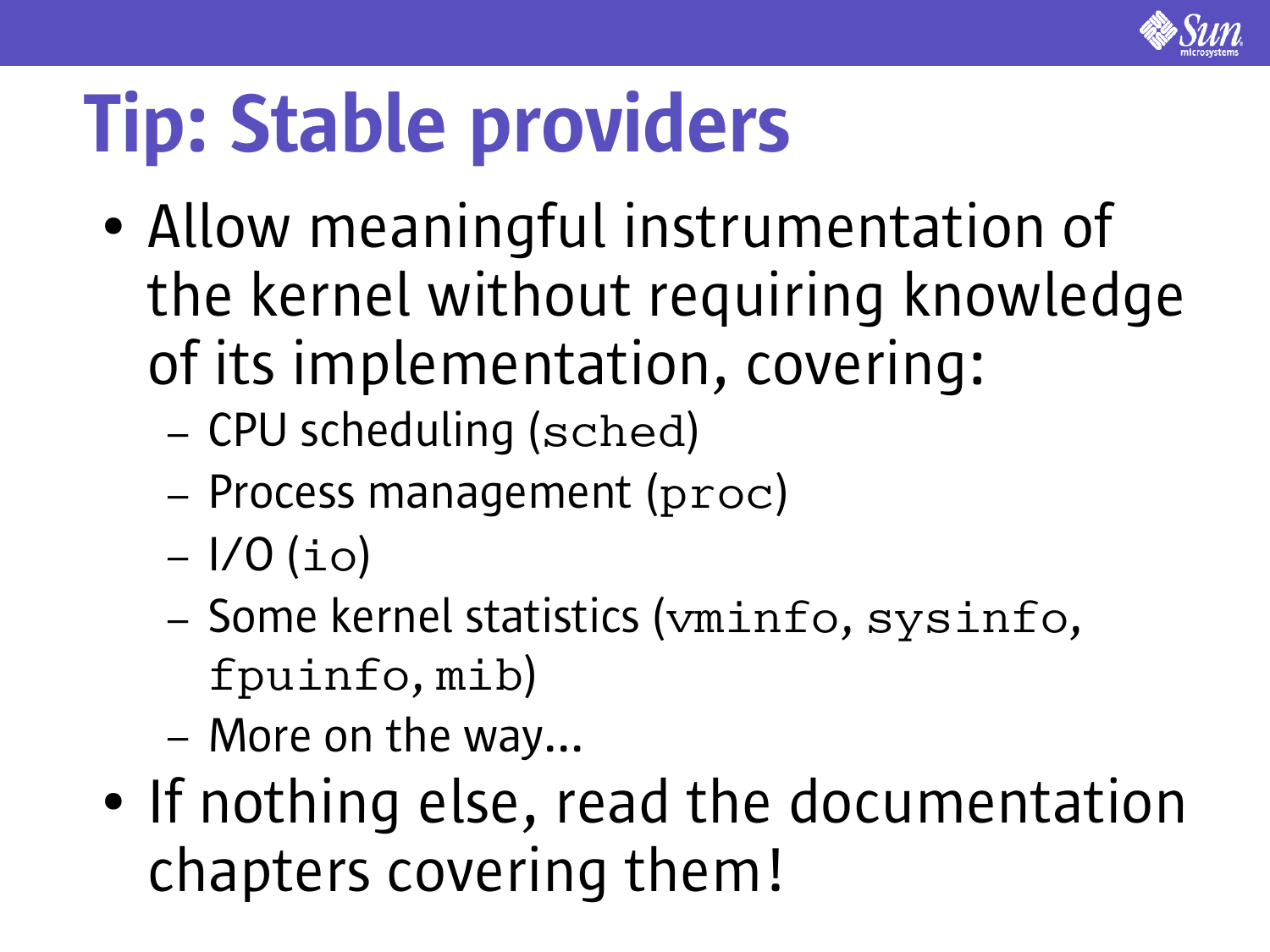

## Tip: Speculative tracing

- DTrace has a well-known *predicate* mechanism for conditional execution
- This works when one knows *at probefiring* whether or not one is interested
- But in some cases, one only knows *after the fact*
- Speculative tracing is a mechanism for speculatively recording data, committing it or discarding it at a later time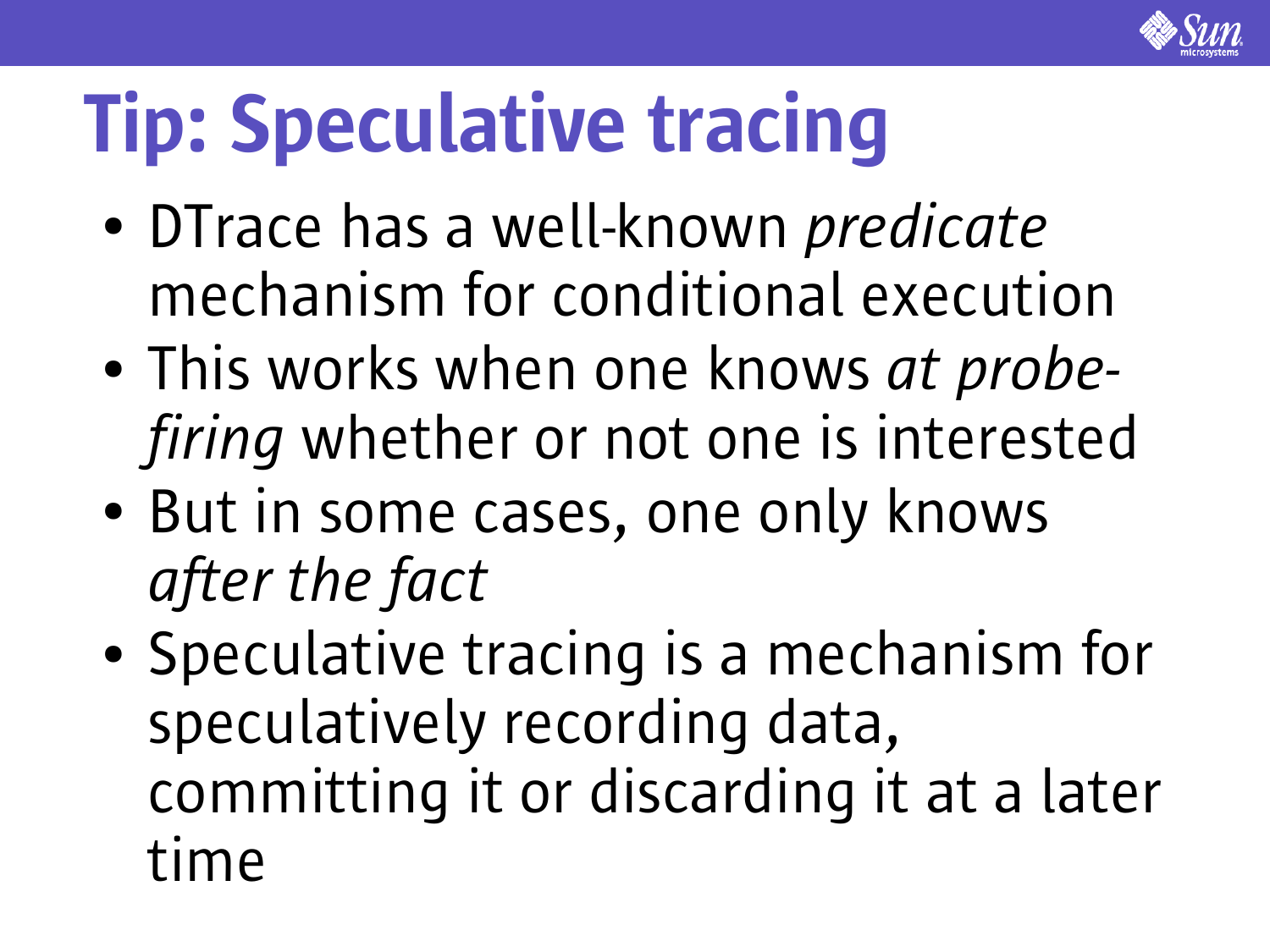

# Tip: Normalizing aggregations

- Often, one wishes to know not absolute numbers, but rather per-unit rates (e.g. system calls per second, I/O operations per transaction, etc.)
- In DTrace, aggregations can be turned into per-unit rates via *normalization*
- Format is "normalize(@*agg*, *n*), " where *agg* is an aggregation and *n* is an arbitrary D expression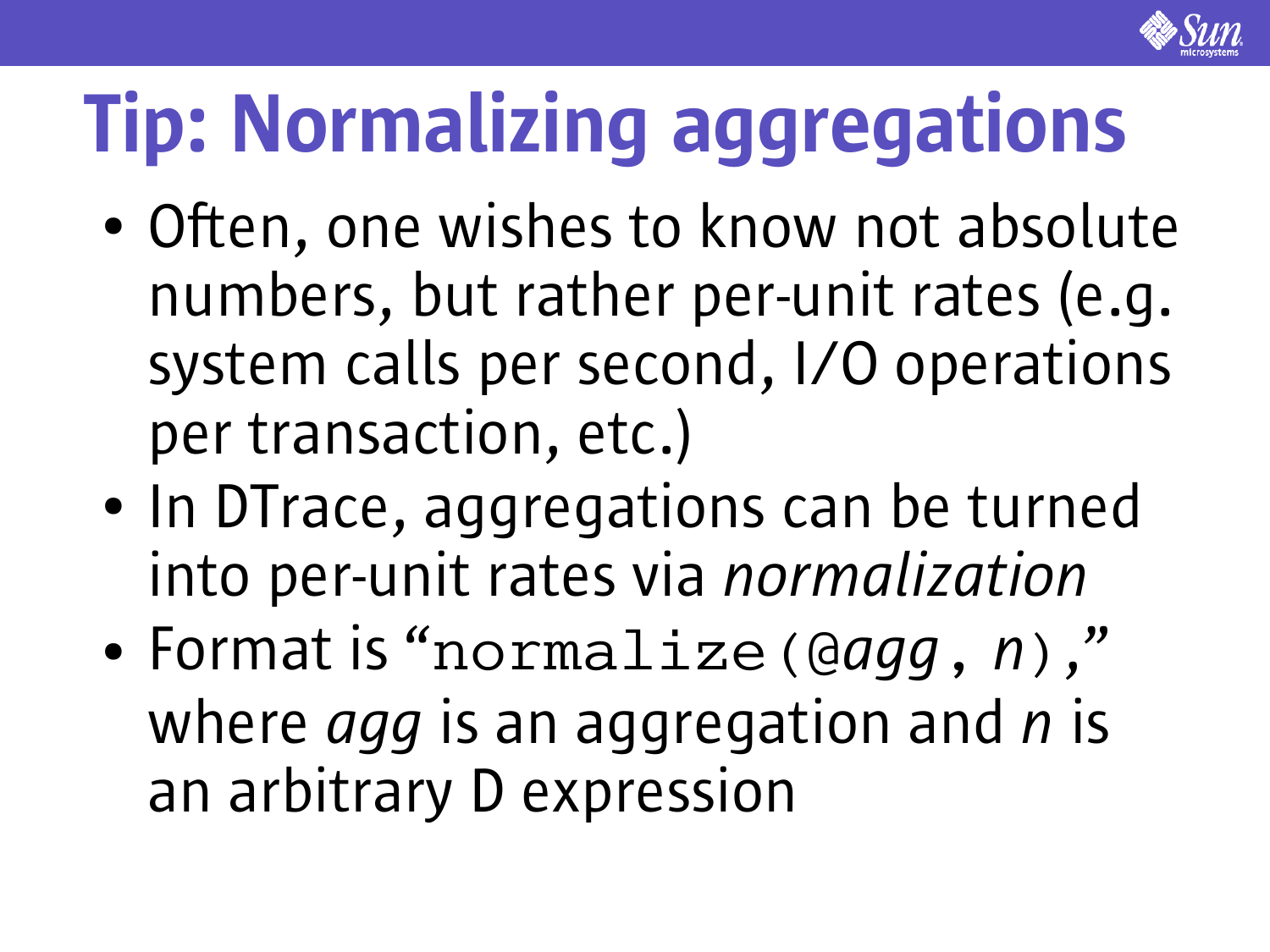

### Tip: **clear** and **tick** probes

- clear zeroes an aggregation's values
- With tick probes, clear can be used to build custom monitoring tools:

```
io:::start
{
        @[execname] = count();
}
tick-1sec
{
         printa("%40s %@d\n"
, @);
        clear(@);
}
```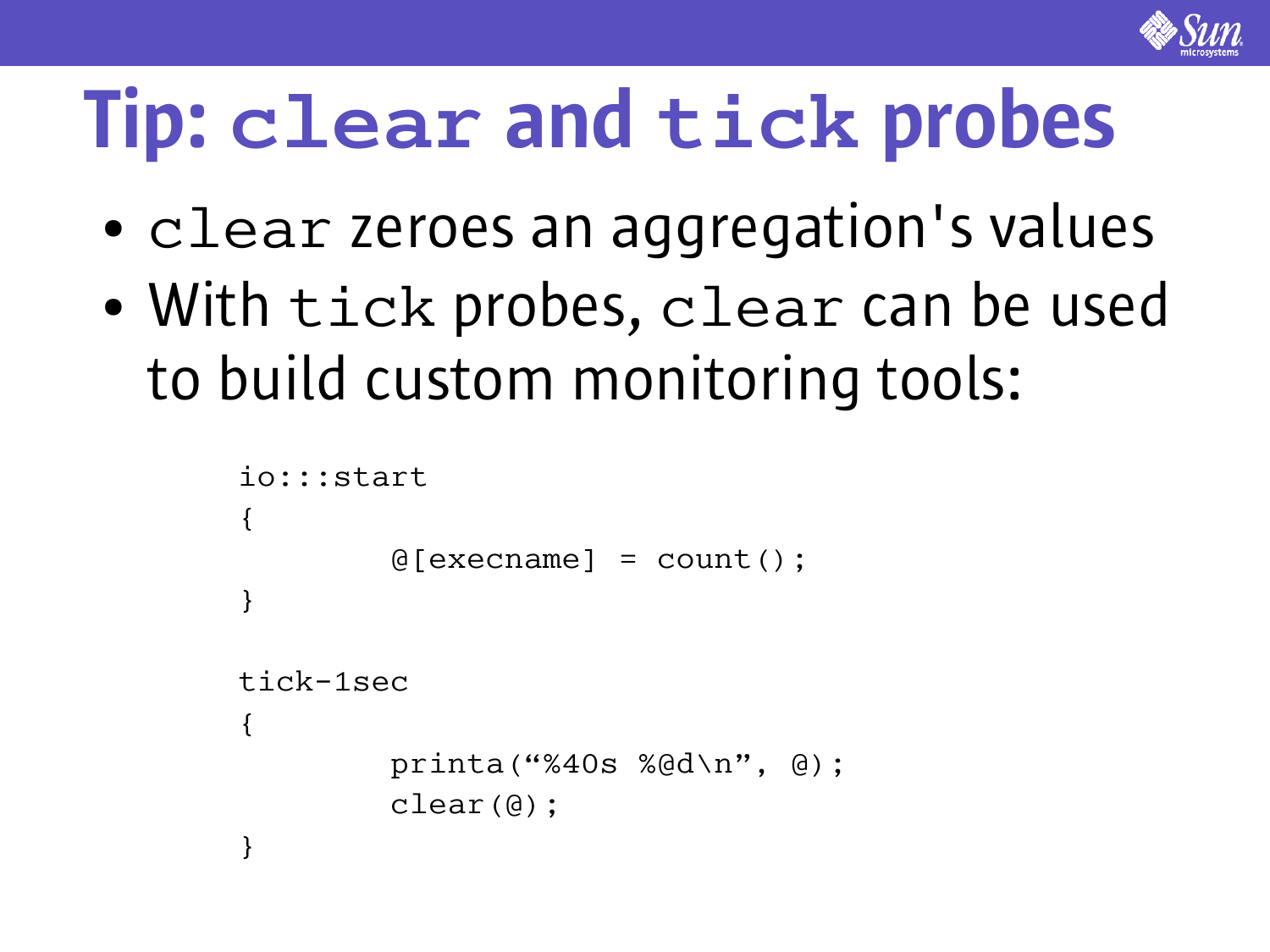

## Trick: Valueless **printa**

- printa takes a format string and an aggregation identifier
- "%@" in the format string denotes the aggregation value
- This is *not* required; you can print *only* the aggregation tuple
- Can be used as an implicit  $uniq(1)$
- Can be used to effect a global ordering by specifying max(timestamp) as the aggregating action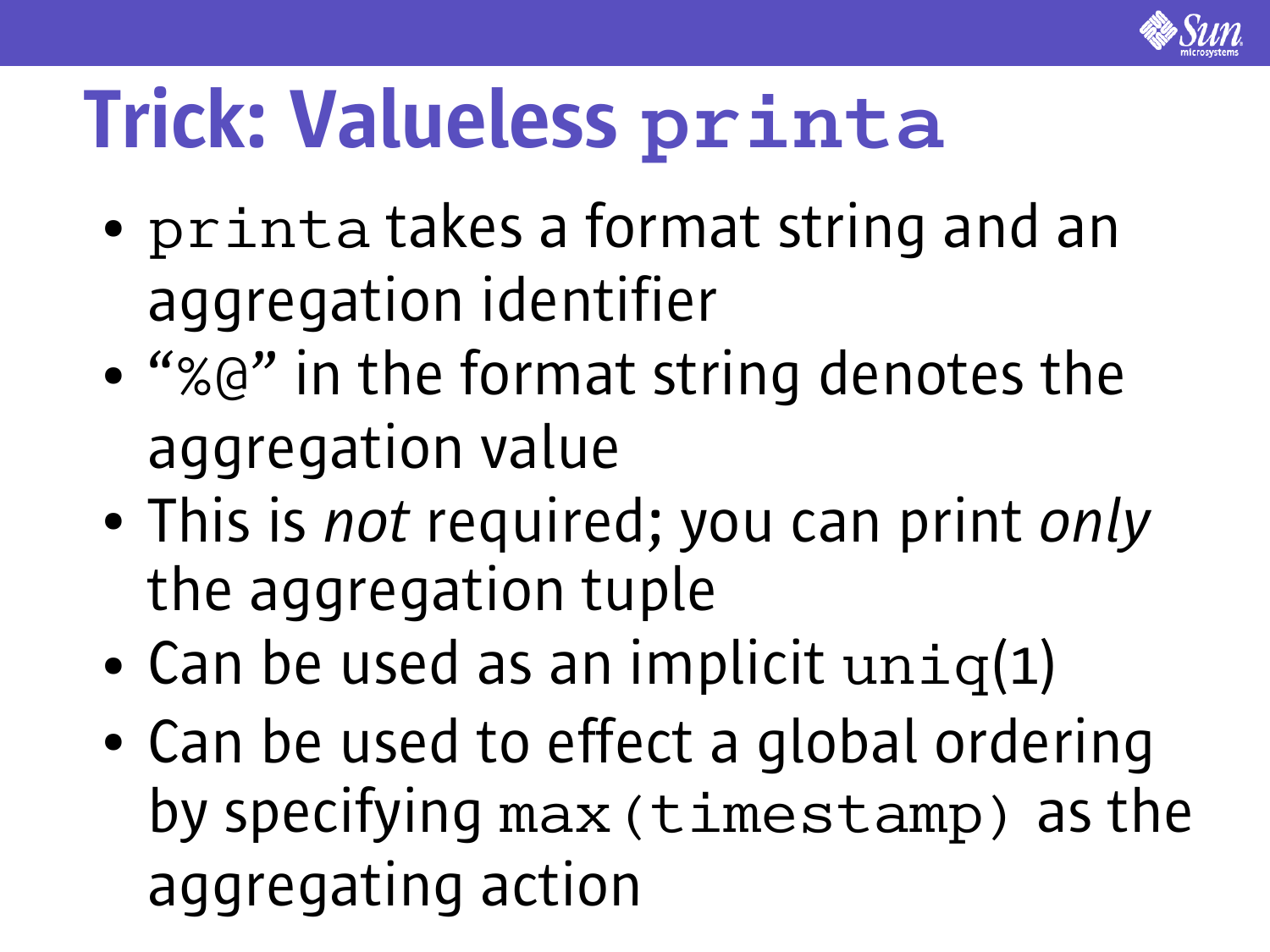

## Tip: **stop**

- One may wish to stop a process to allow subsequent investigation with a traditional debugger (e.g. DBX, MDB)
- Do this with the stop destructive action:

```
#pragma D option destructive
io:::start
/execname == "java"/
\{ printf("stopping %d...", pid);
     stop();
}
```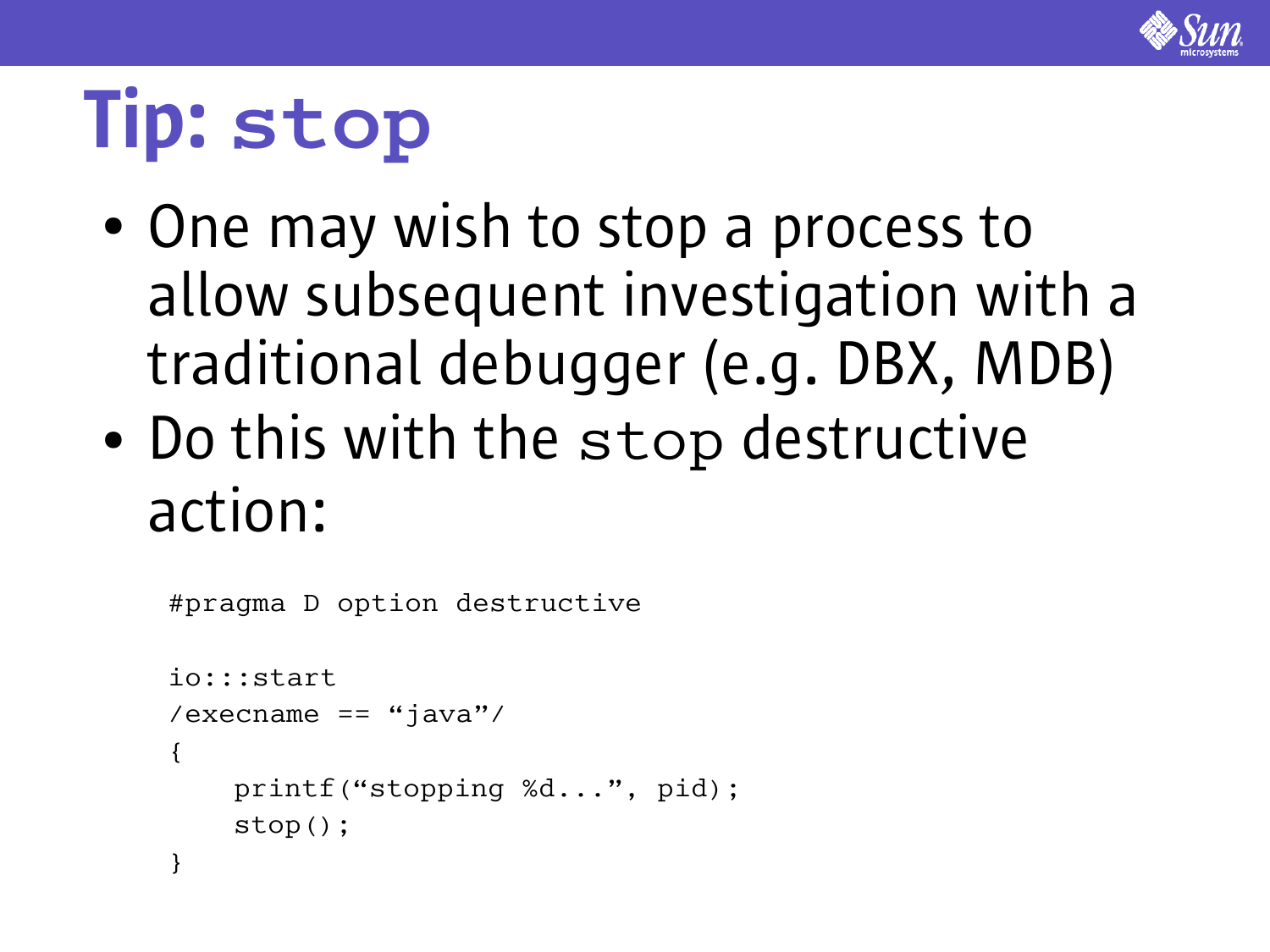

## Trick: Conditional breakpoints

- Existing conditional breakpoint mechanisms are limited to pretty basic conditions
- The stop action and the pid provider allow for much richer conditional breakpoints
- For example, breakpoint based on:
	- Return value
	- Argument value
	- Latency

– ...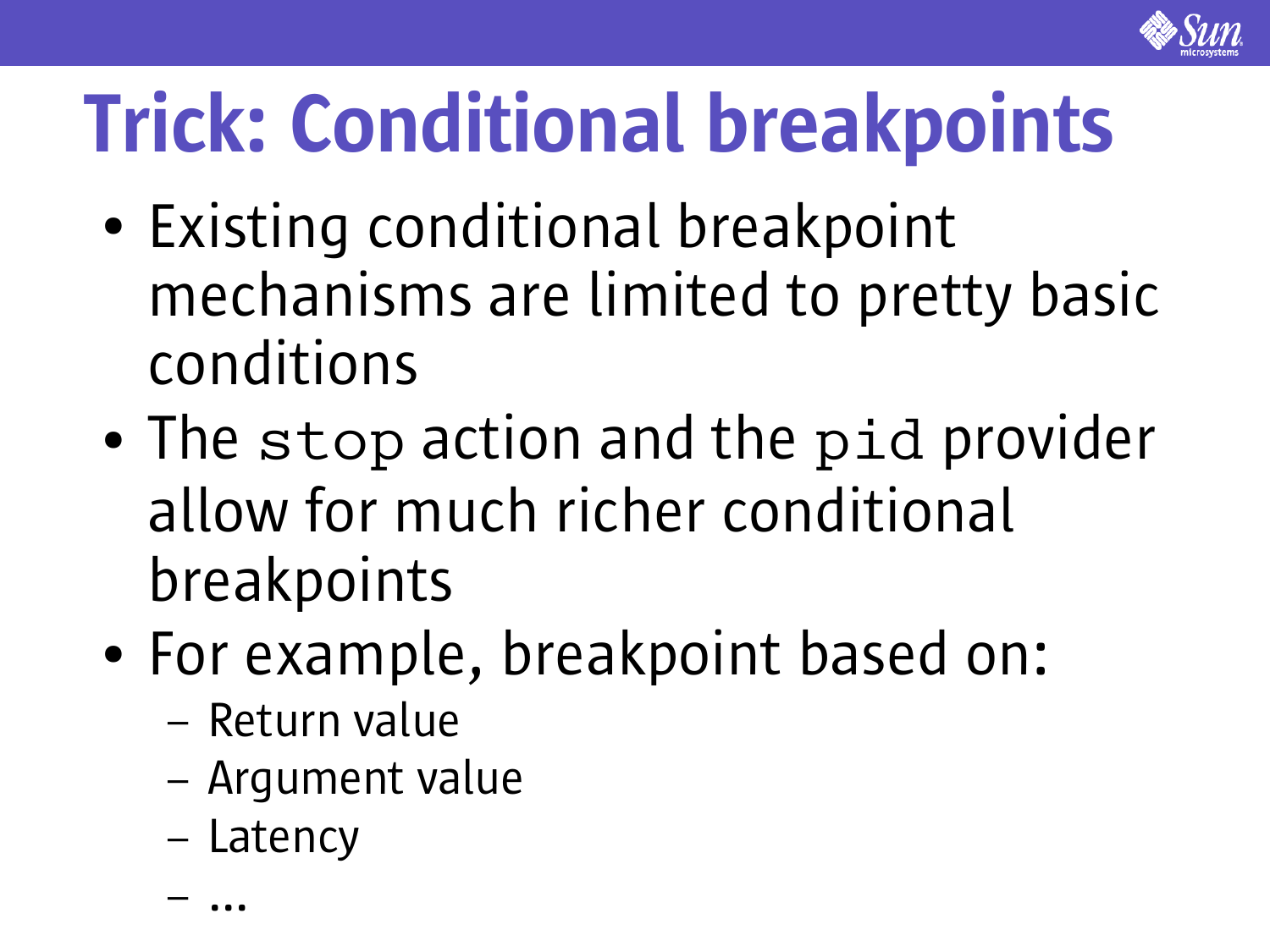

## Gotcha: **stop** gone haywire

- Be very careful when using stop it's a destructive action for a reason!
- If you somehow manage to stop every process in the system, the system will effectively be wedged
- If a stop script has gone haywire, try:
	- Setting dtrace destructive disallow to 1 via kmdb(1)/OBP
	- Waiting for deadman to abort DTrace enabling, then remotely logging in (hoping that inetd hasn't been stopped!)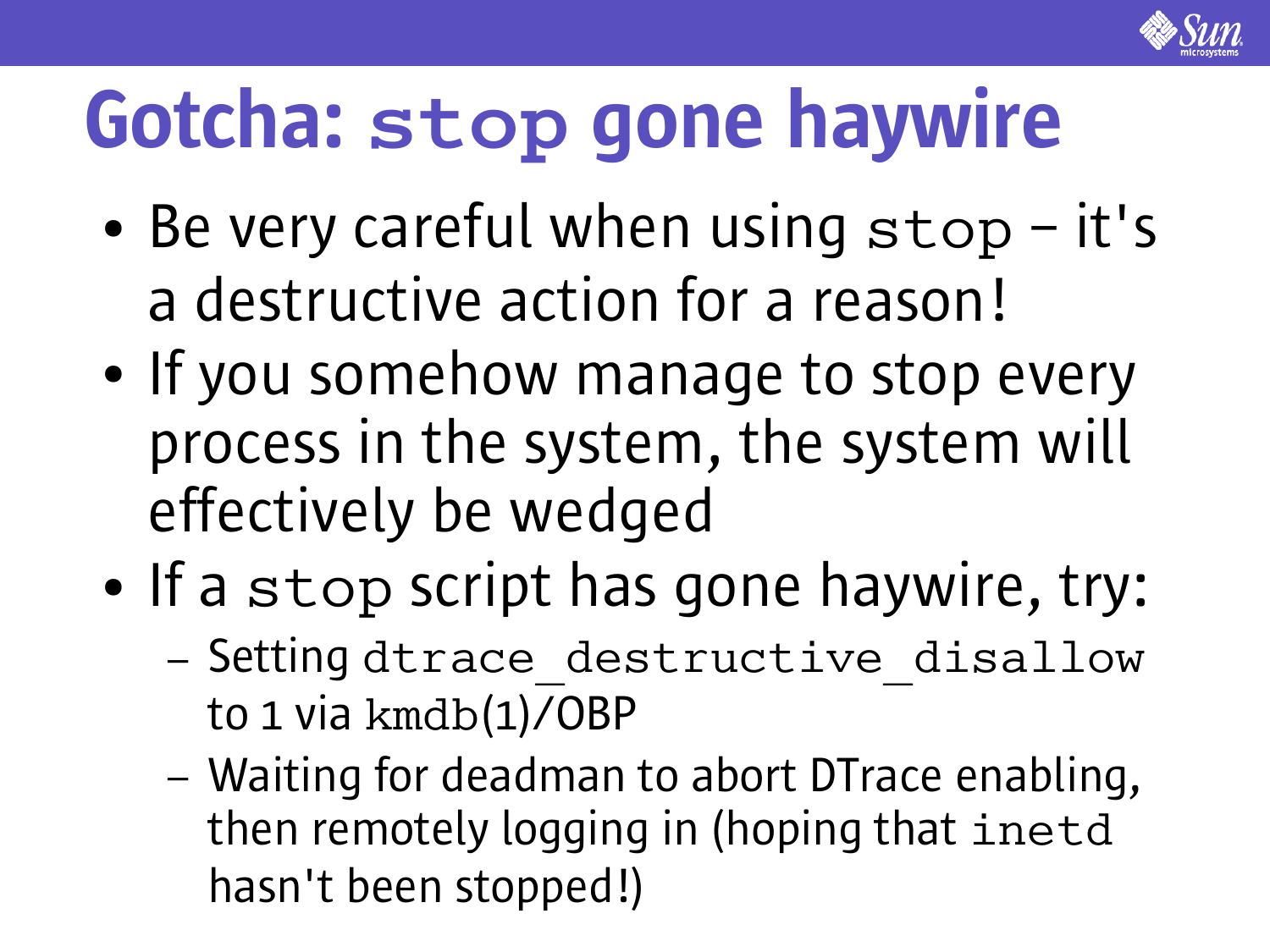

## Gotcha: Running into limits

• If you try to enable very large D scripts (hundreds of enablings and/or thousands of actions), you may find that DTrace rejects it:

> dtrace: failed to enable './biggie.d': DIF program exceeds maximum program size

- This can be worked around by tuning dtrace dof maxsize in /etc/system or via "mdb -kw"
- Default size is 256K

●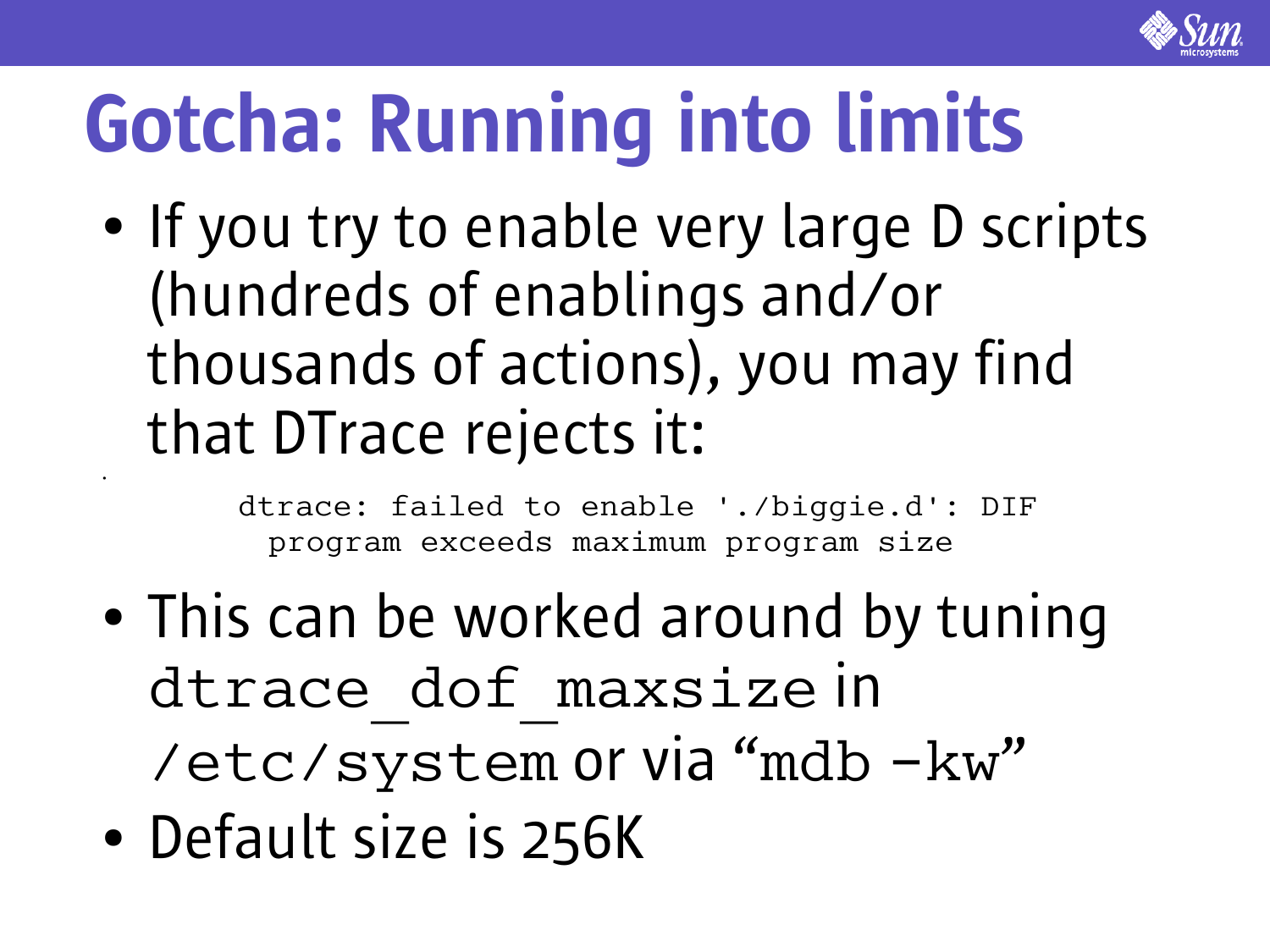

#### Tip: Verbose error messages

- For a more verbose error message when DOF is rejected by the kernel, set dtrace err verbose to 1
- A more verbose message will appear on the console and in the system log:

#### # **./biggie.d**

dtrace: failed to enable './biggie2.d': DIF program exceeds maximum program size

#### # **tail -1 /var/adm/messages**

Feb 9 17:55:57 pitkin dtrace: [ID 646358 kern.warning] WARNING: failed to process DOF: load size exceeds maximum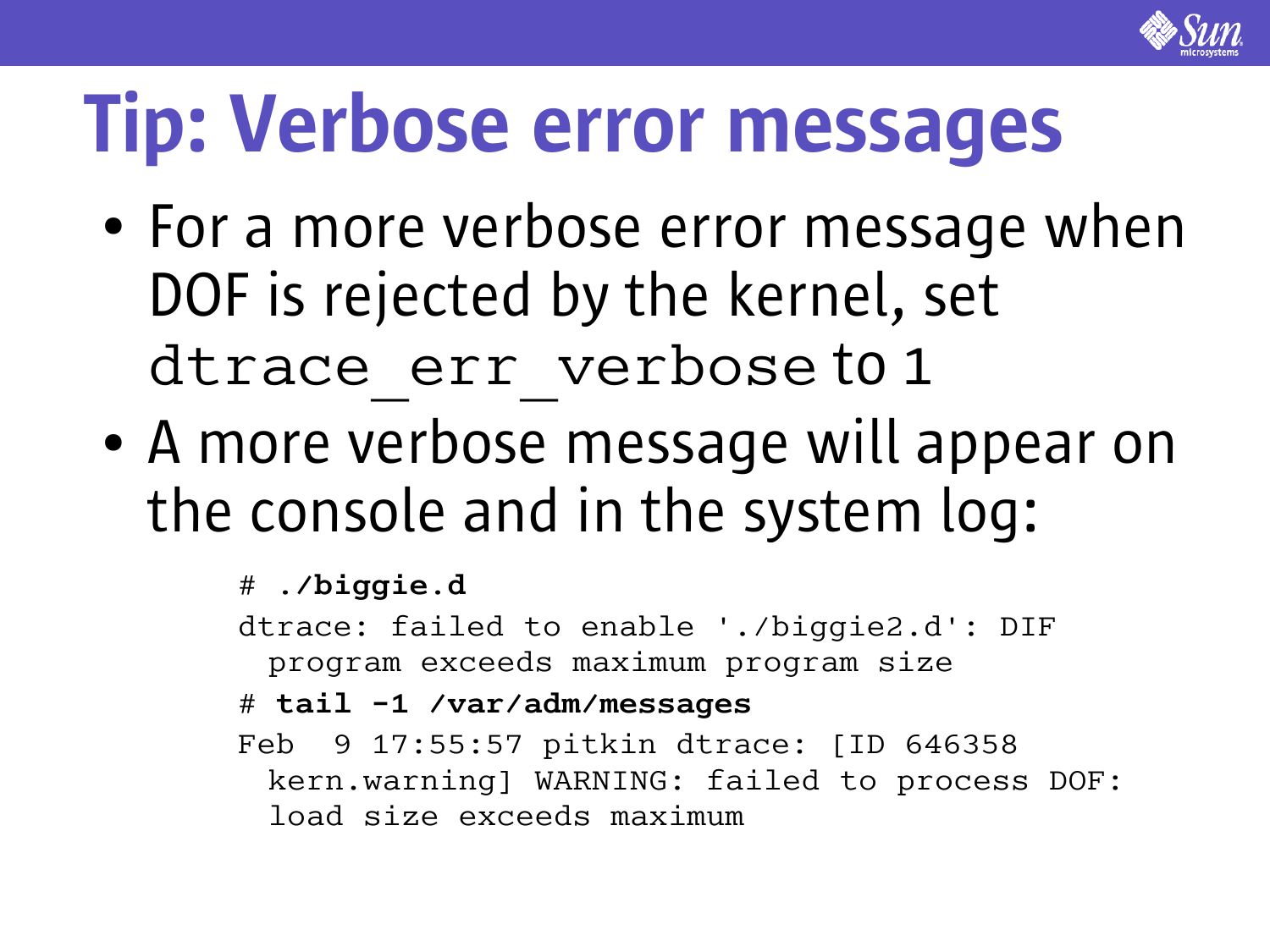

## Gotcha: Enabling **pid123:::**

- When using the pid provider, one usually wants to instrument function entry and return
- The pid provider *can* instrument every instruction
- If you specify "pid123:::" it will attempt to instrument every instruction in process 123!
- This *will* work but you may be waiting a while...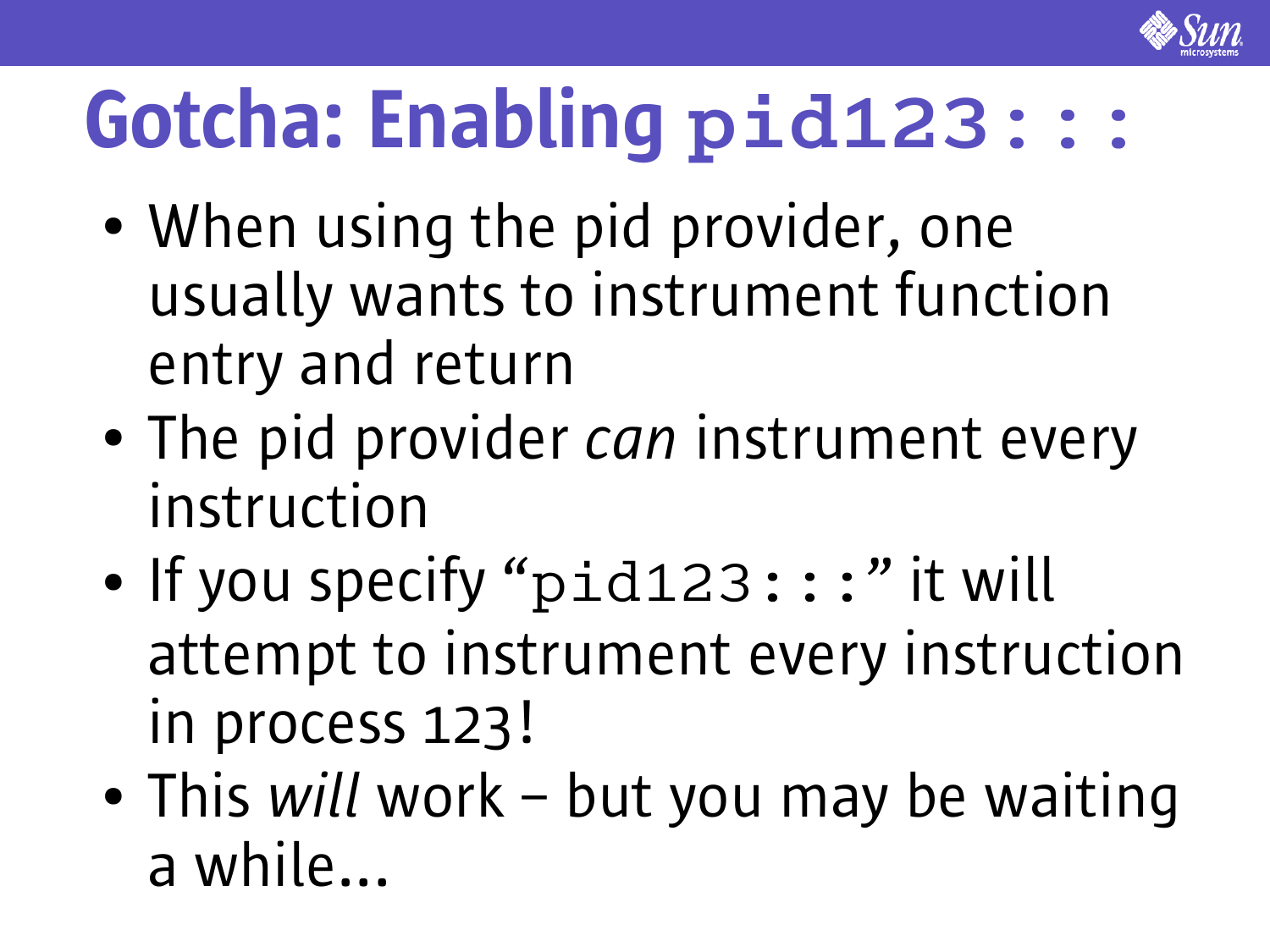

## Gotcha: Too many **pid** probes

- pid probes are created on-the-fly as they are enabled
- To avoid denial-of-service, there is a limit on the number of pid probes that can be created
- This limit (250,000 by default) is low enough that it can be hit for large processes:

●

dtrace: invalid probe specifier pid123:::: failed to create probe in process 123: Not enough space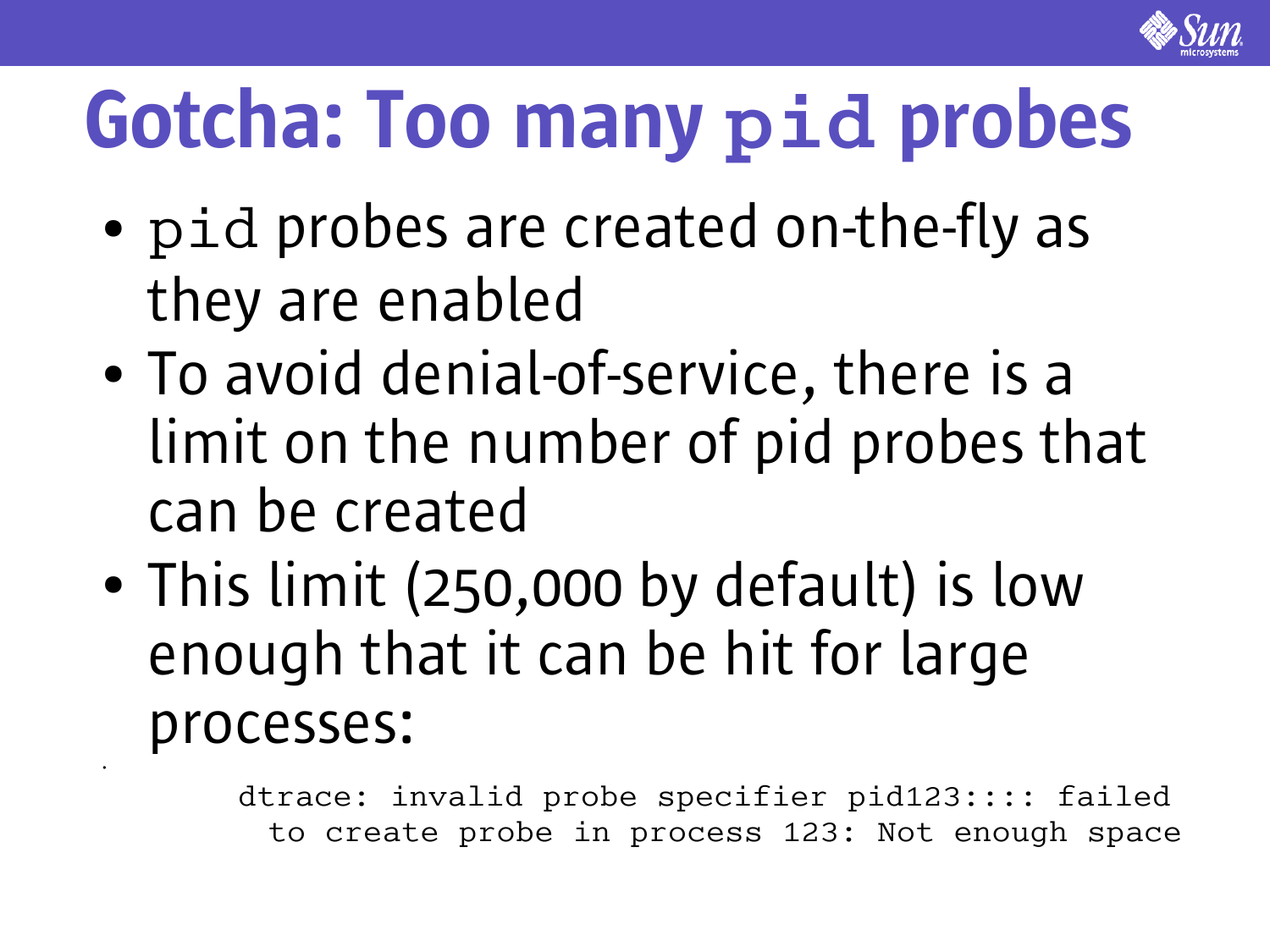

# Tip: Allowing more **pid** probes

- Increase fasttrap-max-probes in /kernel/drv/fasttrap.conf
- After updating value, either reboot or:
	- Make sure DTrace isn't running
	- $-$  Unload all modules ("modunload  $-i$  0")
	- Confirm that fasttrap is not loaded ("modinfo | grep fasttrap")
	- Run "update drv fasttrap"
	- New value will take effect upon subsequent DTrace use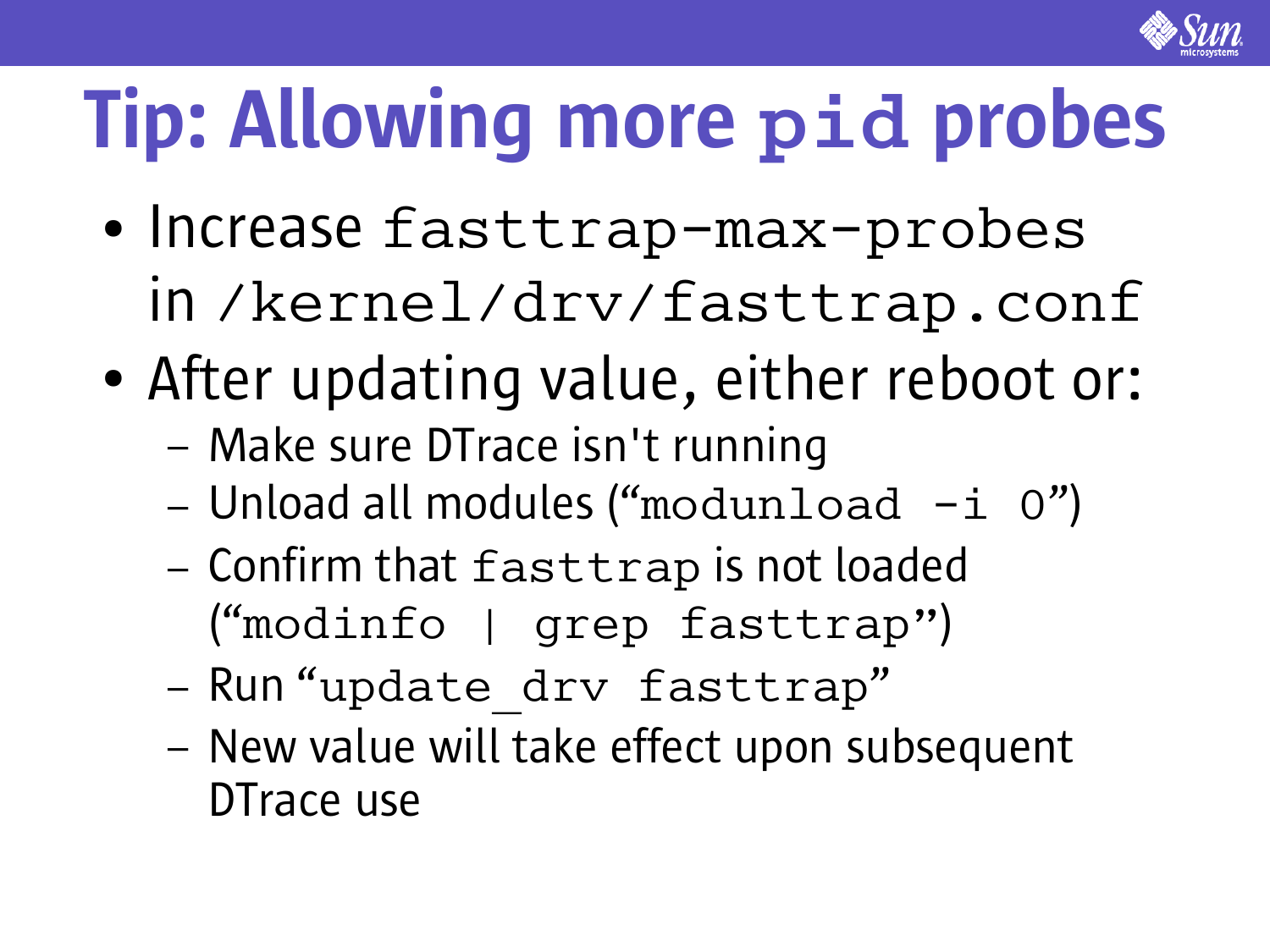

## Gotcha: Misuse of **copyin**

- copyin can copy in an arbitrary amount of memory; it returns a *pointer* to this memory, *not* the memory itself!
- This is the **incorrect** way to dereference a user-level pointer to a char \*:

trace(copyinstr(copyin(arg0, curpsinfo->pr dmodel == PR\_MODEL\_ILP32 ? 4 : 8))

• This is what was meant:

●

●

trace(copyinstr(\*(uintptr\_t \*)copyin(arg0, curpsinfo->pr dmodel == PR MODEL ILP32 ? 4 : 8)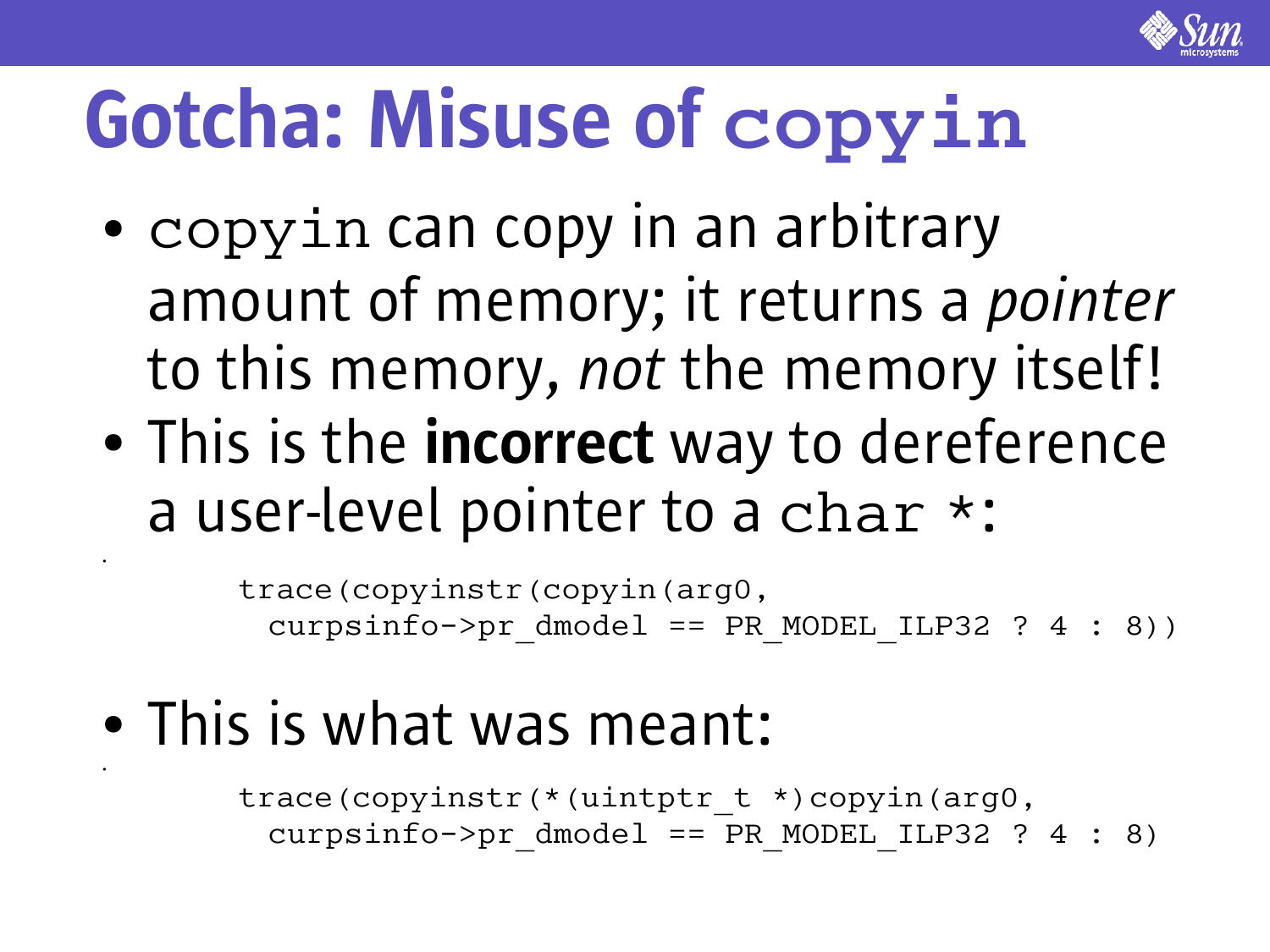

## Gotcha: Buffer drops

●

- There is always the possibility of running out of buffer space
- This is a consequence of instrumenting arbitrary contexts
- When a record is to be recorded and there isn't sufficient space available, the record will be *dropped*, e.g.:

dtrace: 978 drops on CPU 0 dtrace: 11 aggregation drops on CPU 0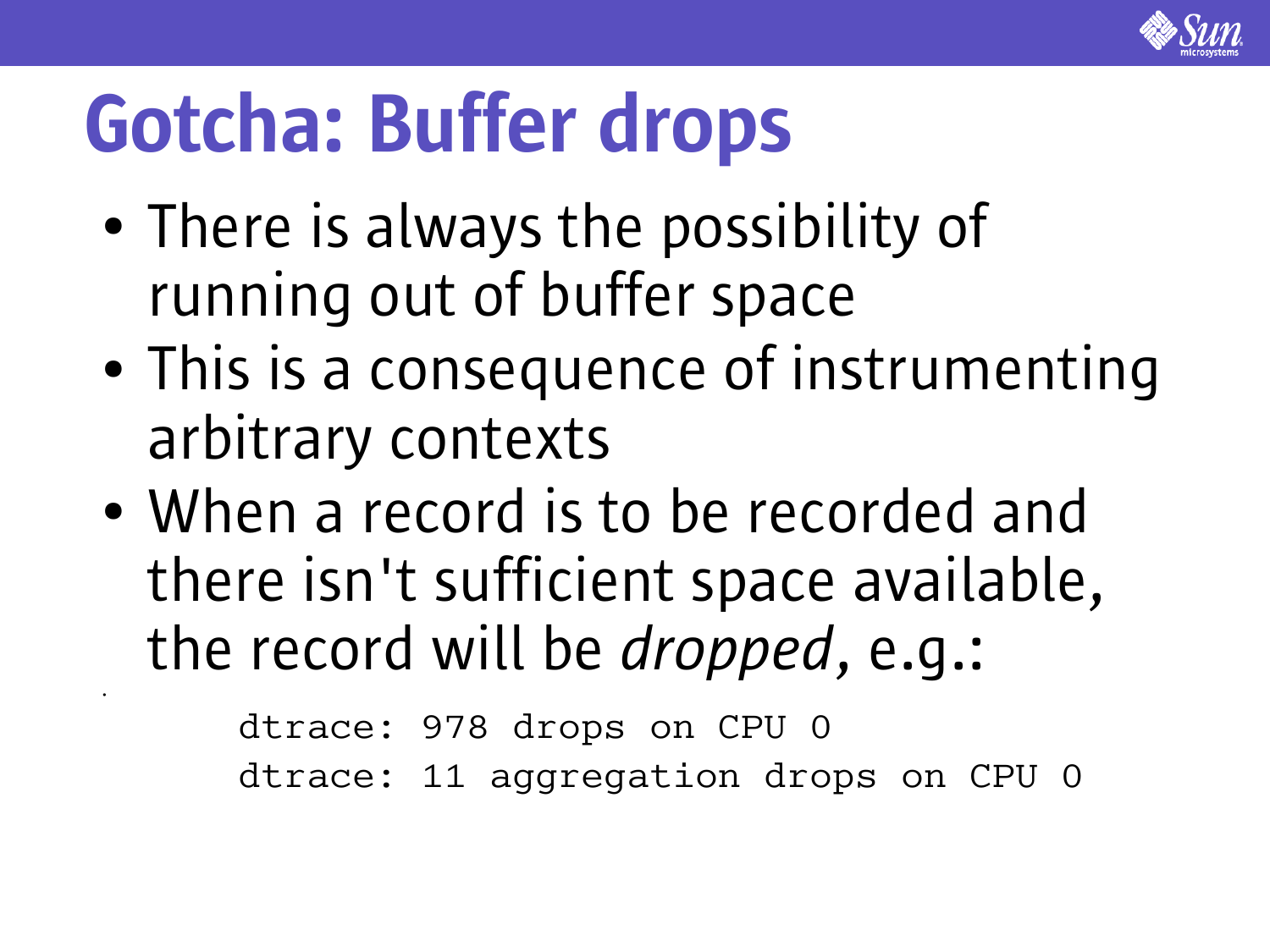

# Tip: Tuning away buffer drops

- Every buffer in DTrace can be tuned on a per-consumer basis via  $-x$  or #pragma D option
- Buffer sizes tuned via bufsize and aggsize
- May use size suffixes (e.g.  $k, m, g$ )
- Drops may also be reduced or eliminated by increasing switchrate and/or aggrate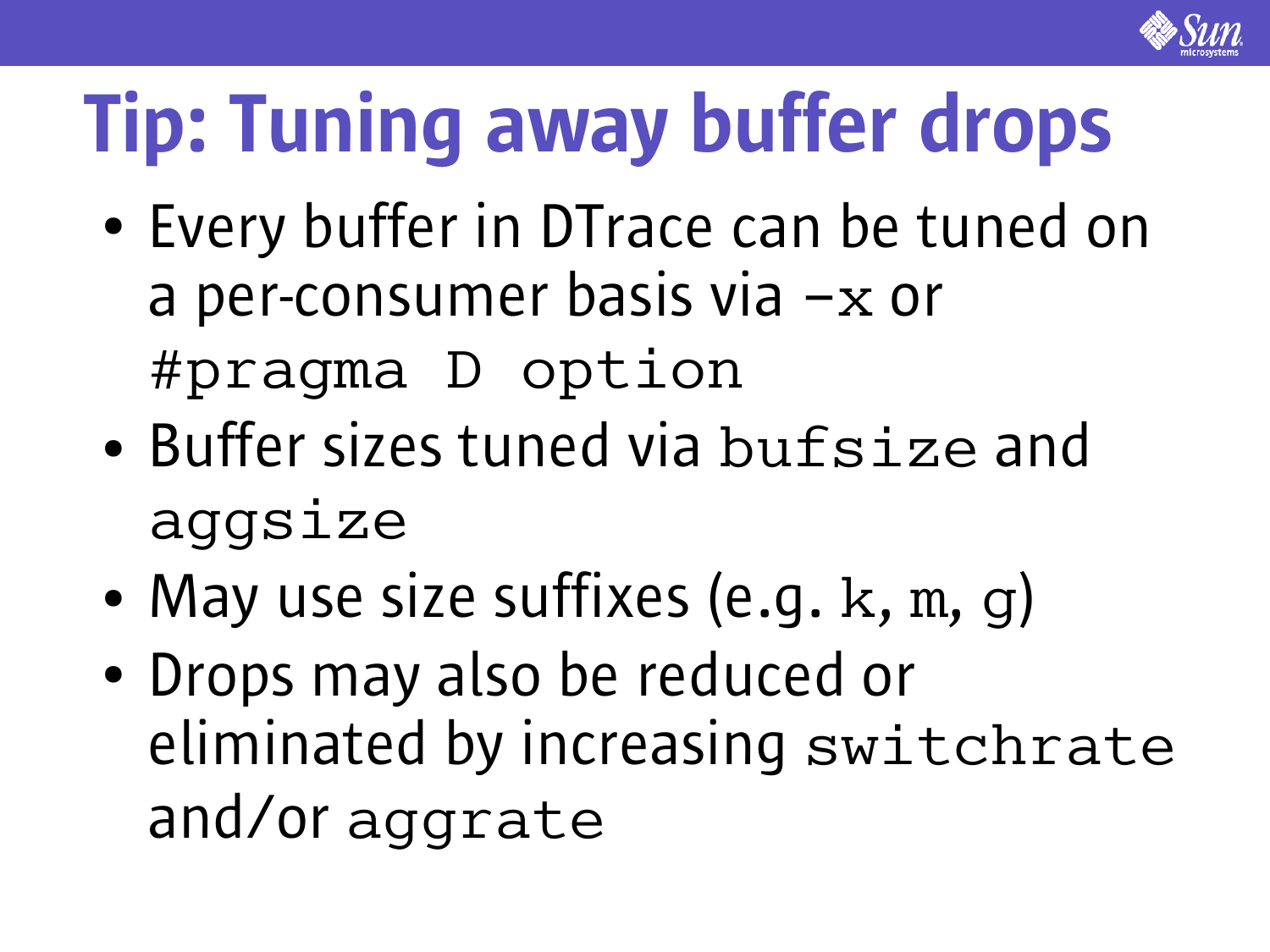

## Gotcha: Dynamic variable drops

- DTrace has a finite dynamic variable space for use by thread-local variables and associative array variables
- When exhausted, subsequent allocation will induce a *dynamic variable drop*, e.g.:

dtrace: 103 dynamic variable drops

●

- These drops are often caused by failure to zero dead dynamic variables
- *Must be eliminated for correct results!*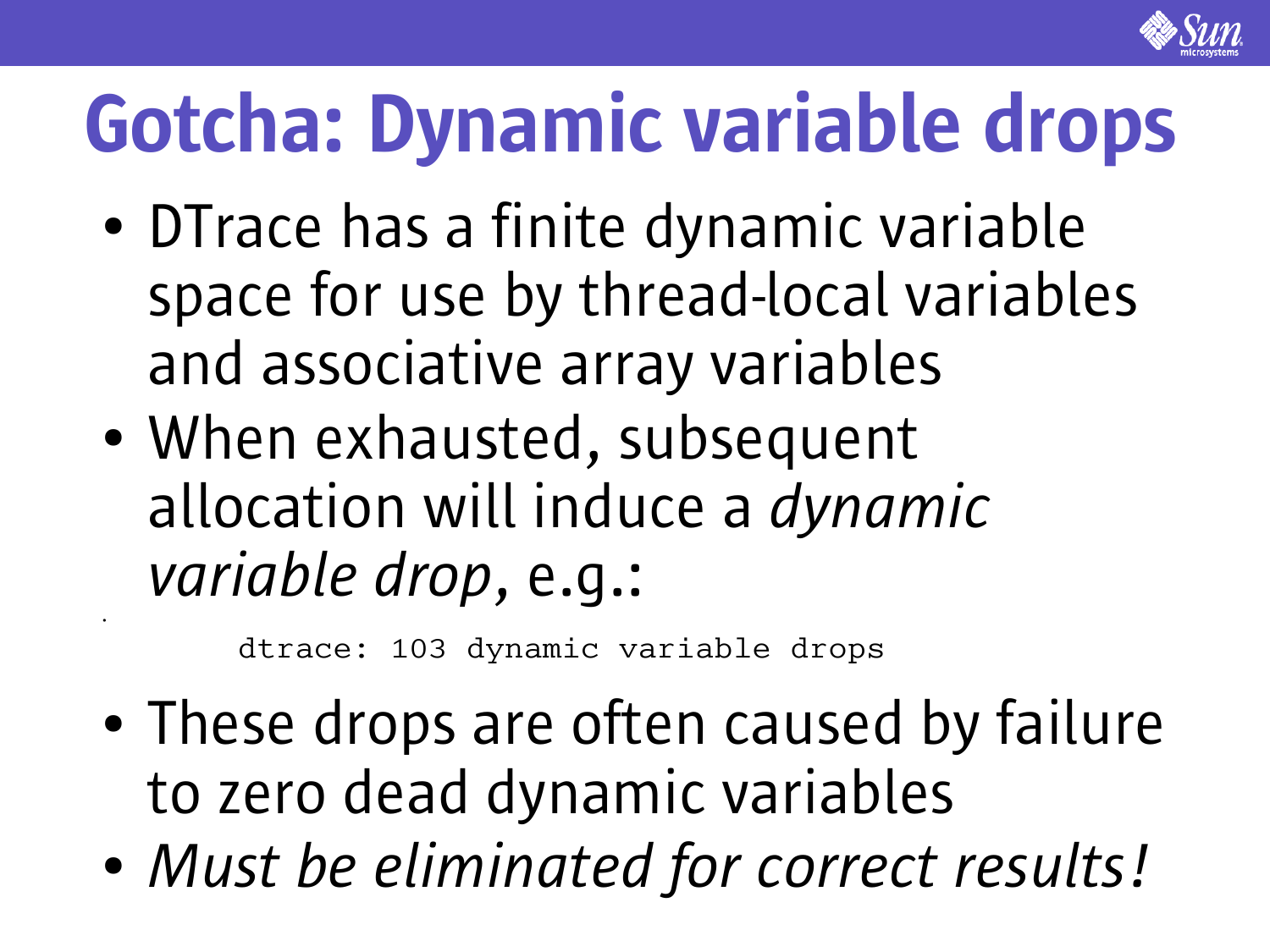

# Tip: Tuning away dynamic drops

- If a program correctly zeroes dead dynamic variables, drops must be eliminated by tuning
- Size tuned via the dynvarsize option
- In some cases, "dirty" or "rinsing" dynamic variable drops may be seen:

dtrace: 73 dynamic variable drops with non-empty dirty list

• These drops can be eliminated by increasing cleanrate

●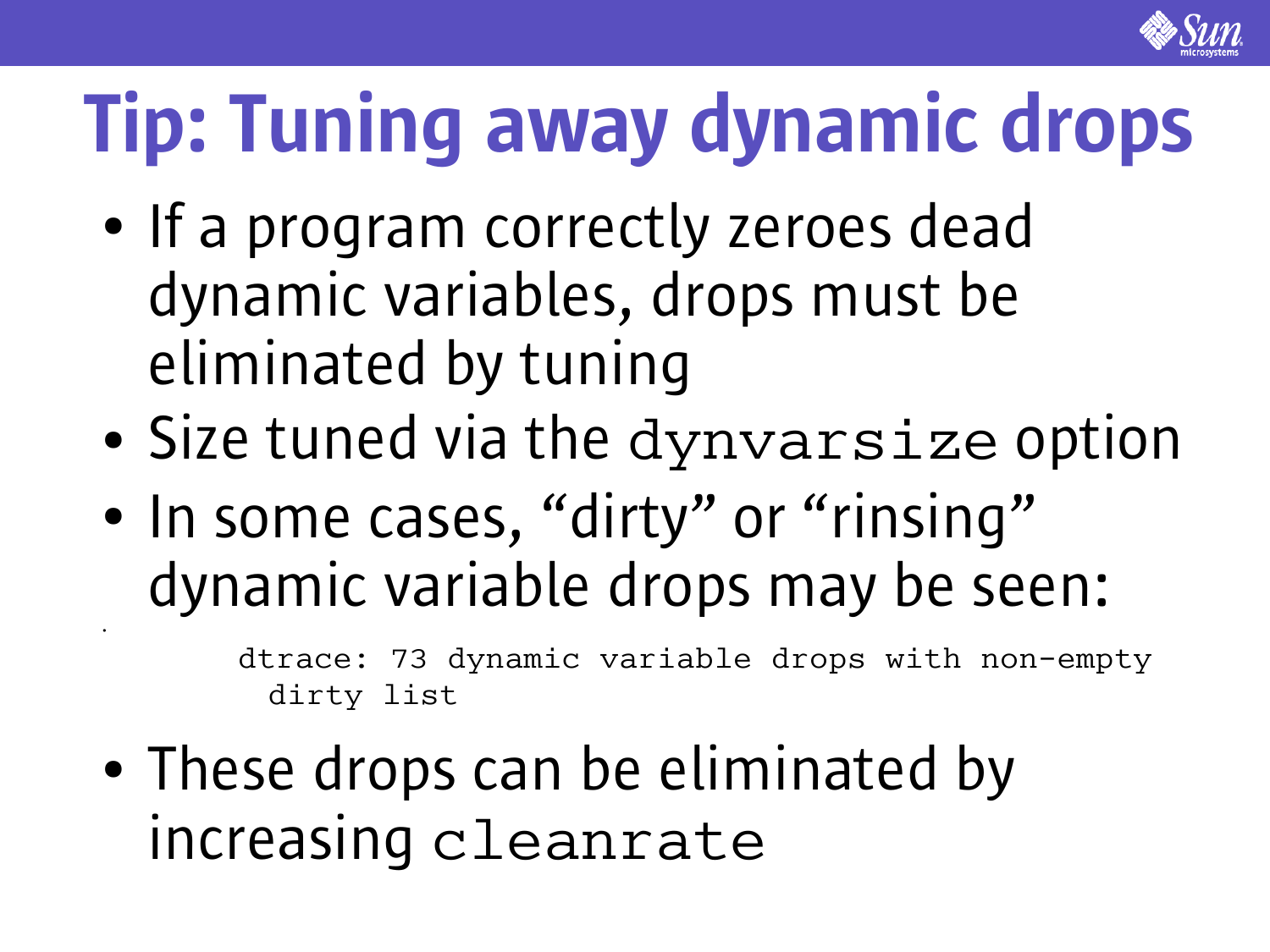

#### Trick: **ftruncate** and **trunc**

- ftruncate truncates standard output if output has been redirected to a file
- Can be used to build a monitoring script that updates a file (e.g., webpage, RSS feed)
- Use with trunc on an aggregation with a max  $(i++)$  action and a valueless printa to have "last *n*" occurences in a single file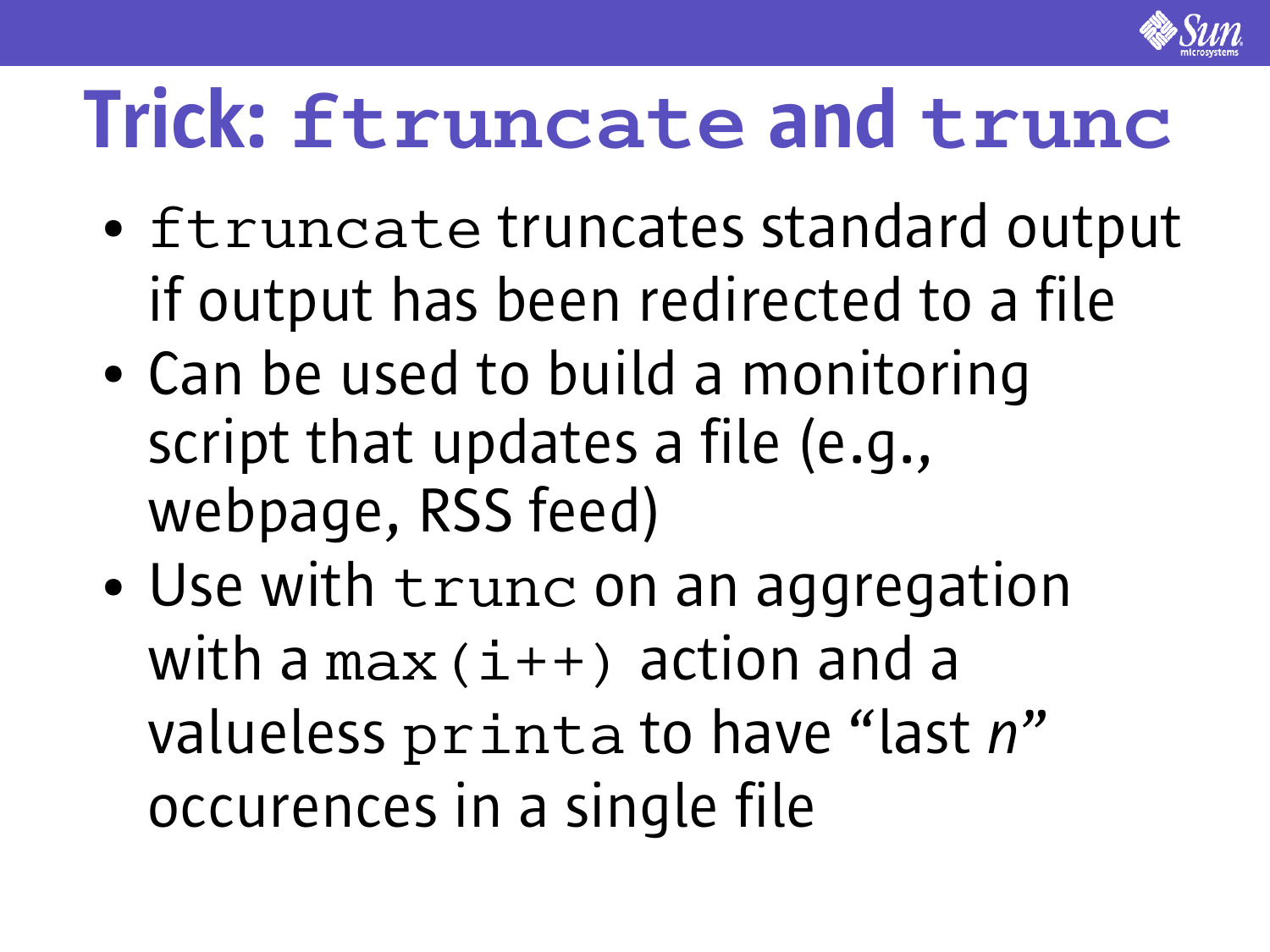

## Trick: Tracking object lifetime

- Assign timestamp to an associative array indexed on memory address upon return from malloc
- In entry to free:
	- Predicate on non-zero associative array element
	- Aggregate on stack trace
	- quantize current time minus stored time
- Note: eventually, long-lived objects will consume all dynamic variable space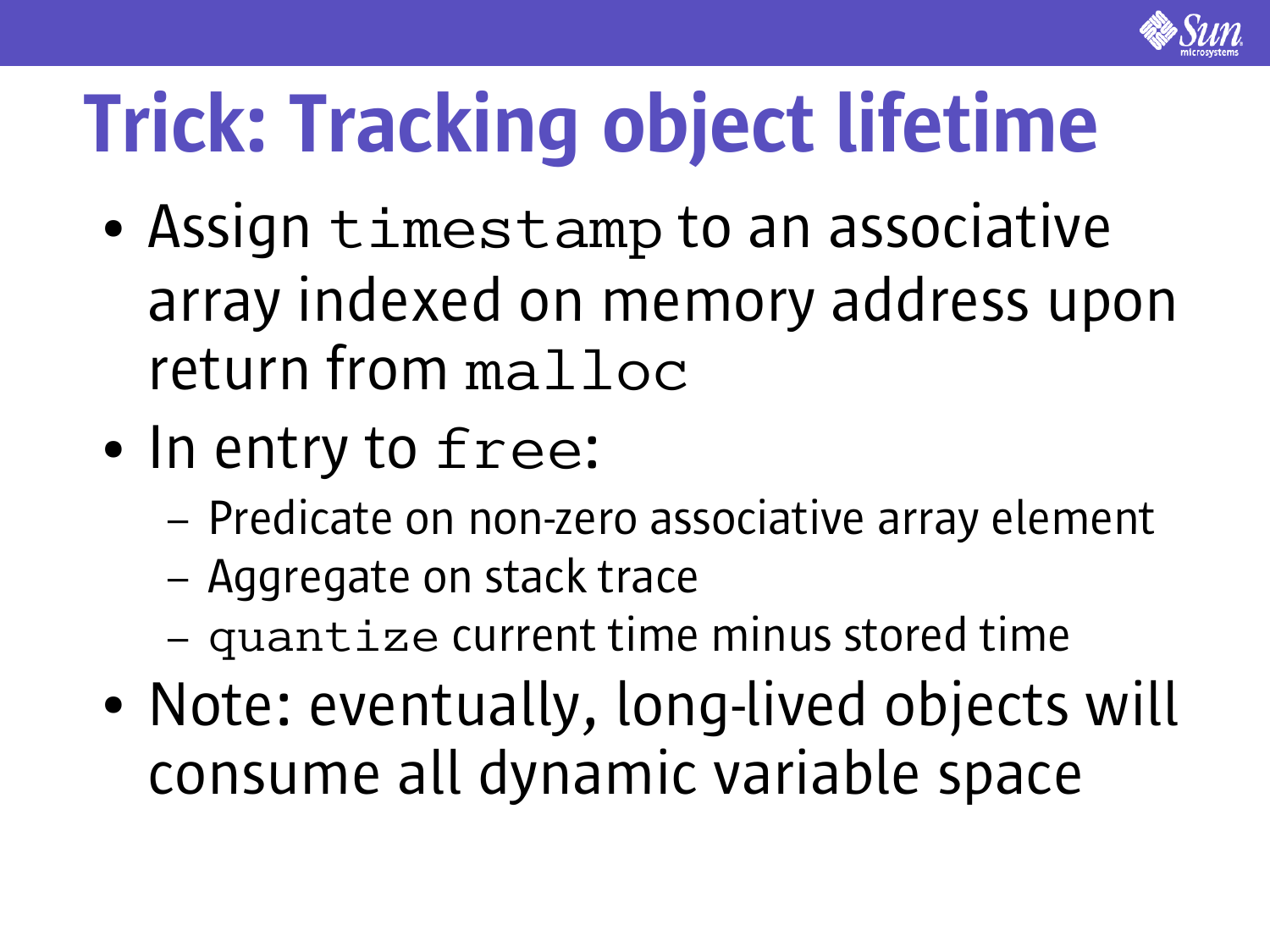

#### Trick: Rates over time

- For varying workloads, it can be useful to observe changes in rates over time
- This can be done using printa and clear out of a tick probe, but output will be by time – not by aggregated tuple
- Instead, aggregate with lquantize of current time minus start time (from BEGIN enabling) divided by unit time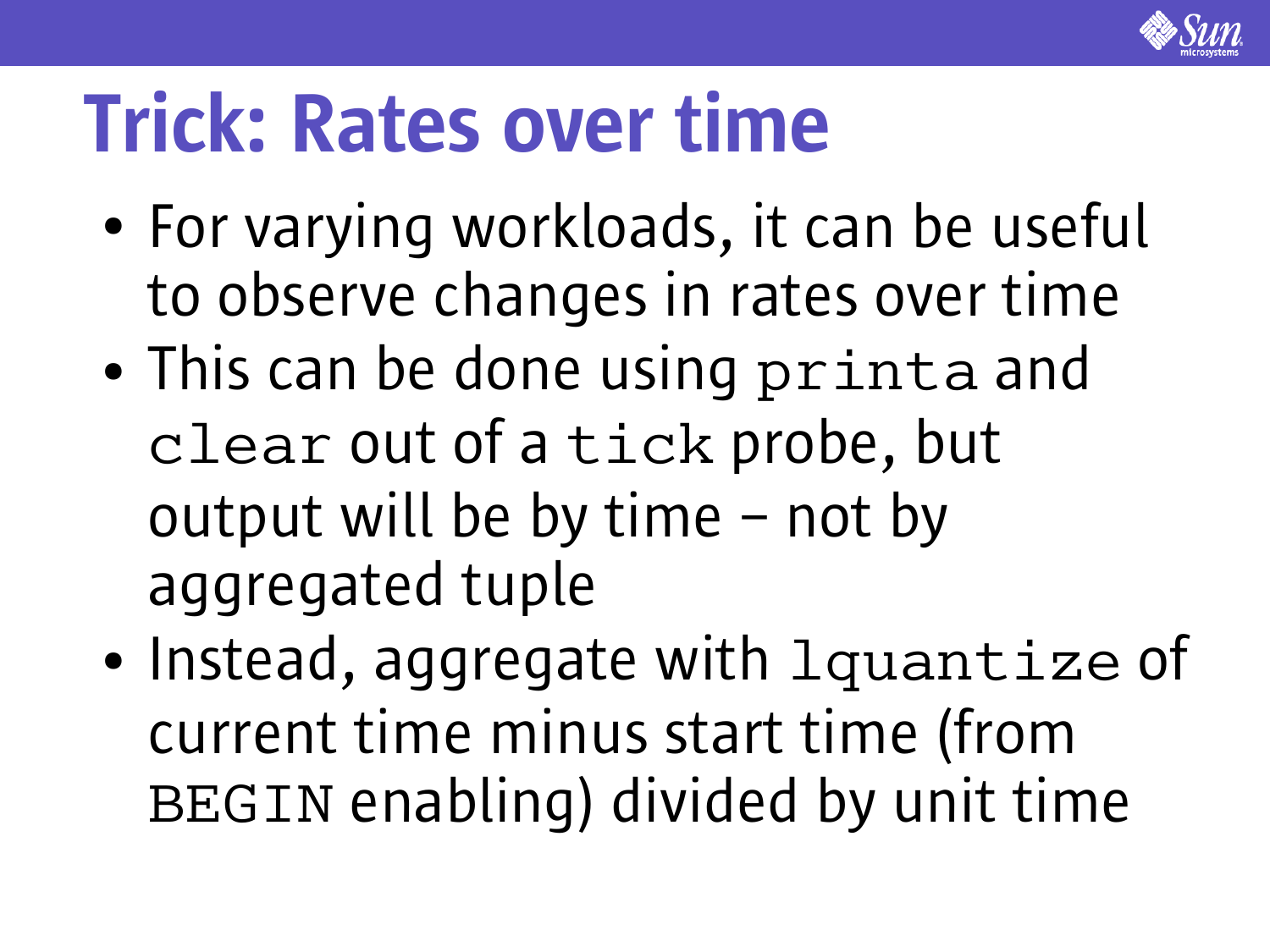

## Tip: Using **system**

●

- Use the system action to execute a command in response to a probe
- Takes printf-like format string and arguments:

```
#pragma D option quiet
#pragma D option destructive
io:::start
/args[2]->fi_pathname != "<none>" &&
 args[2]->fi_pathname != "<unknown>"/
{
   system("file %s", args[2]->fi_pathname);
}
```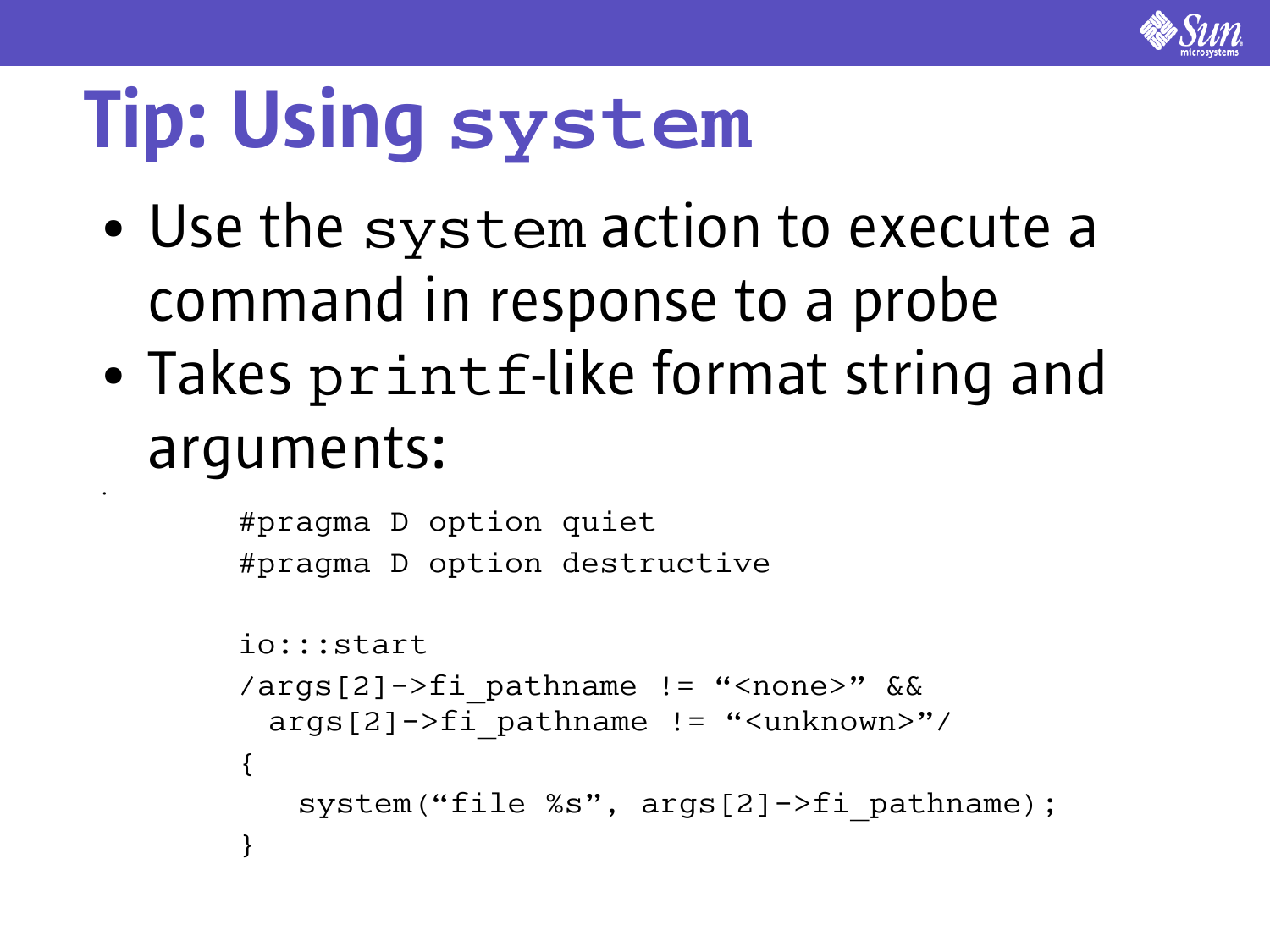

## Gotcha: Using **system**

- system is processed at *user-level* there will be a delay between probe firing and command execution, bounded by the switchrate
- Be careful; it's easy to accidentally create a positive feedback loop:

dtrace -n 'proc:::exec {system("/usr/ccs/bin/size %s" , args[0])}'

• To avoid this, add a predicate to above:

/!progenyof(\$pid)/

●

●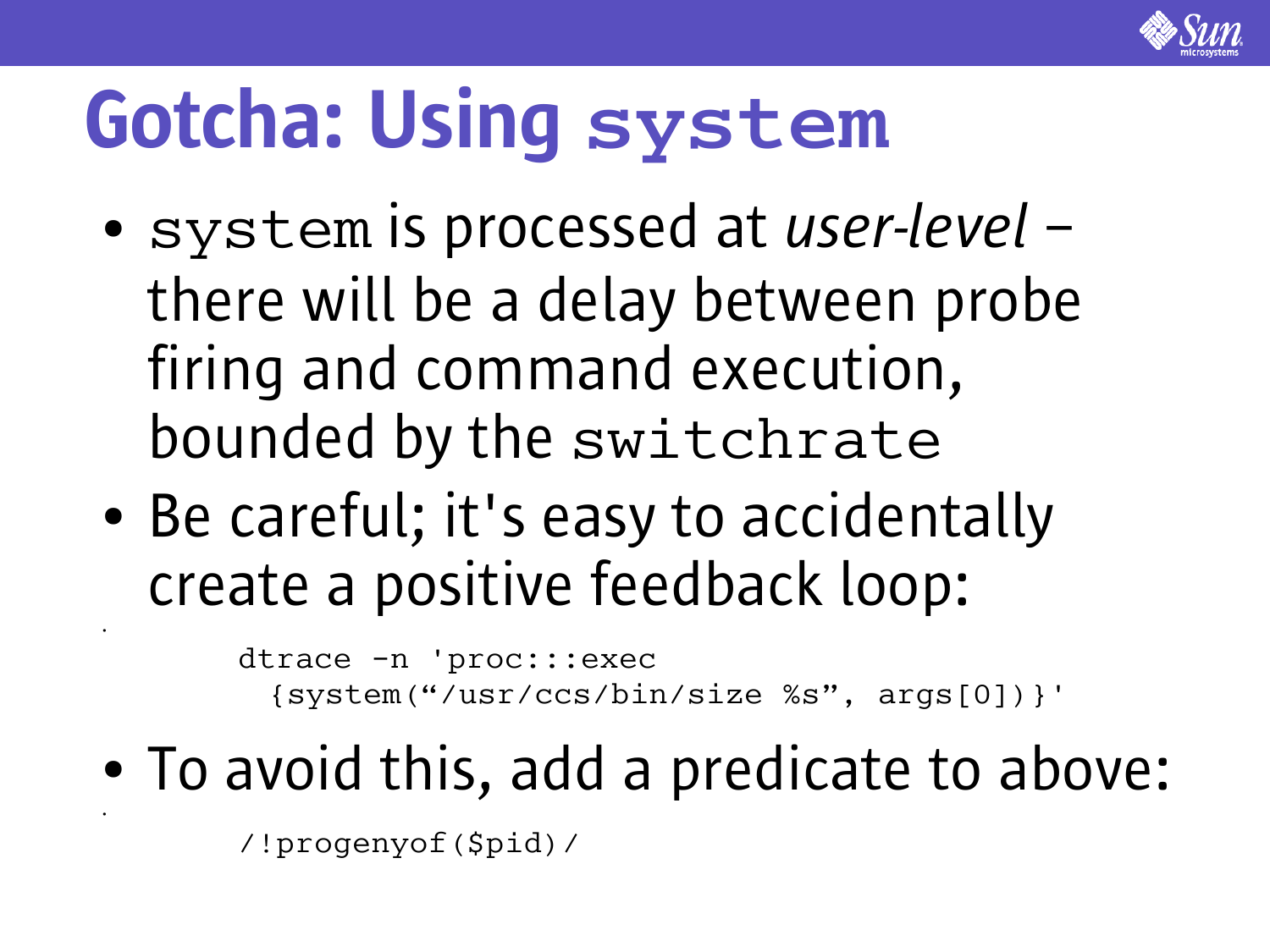

### Trick: **system("dtrace")**

- In DTrace, actions cannot enable probes
- However, using the system action, one D script can launch another
- If instrumenting processes, steps can be taken to eliminate lossiness:
	- stop in parent
	- Pass the stopped process as an argument to the child script
	- Use system to prun(1) in a BEGIN clause in the child script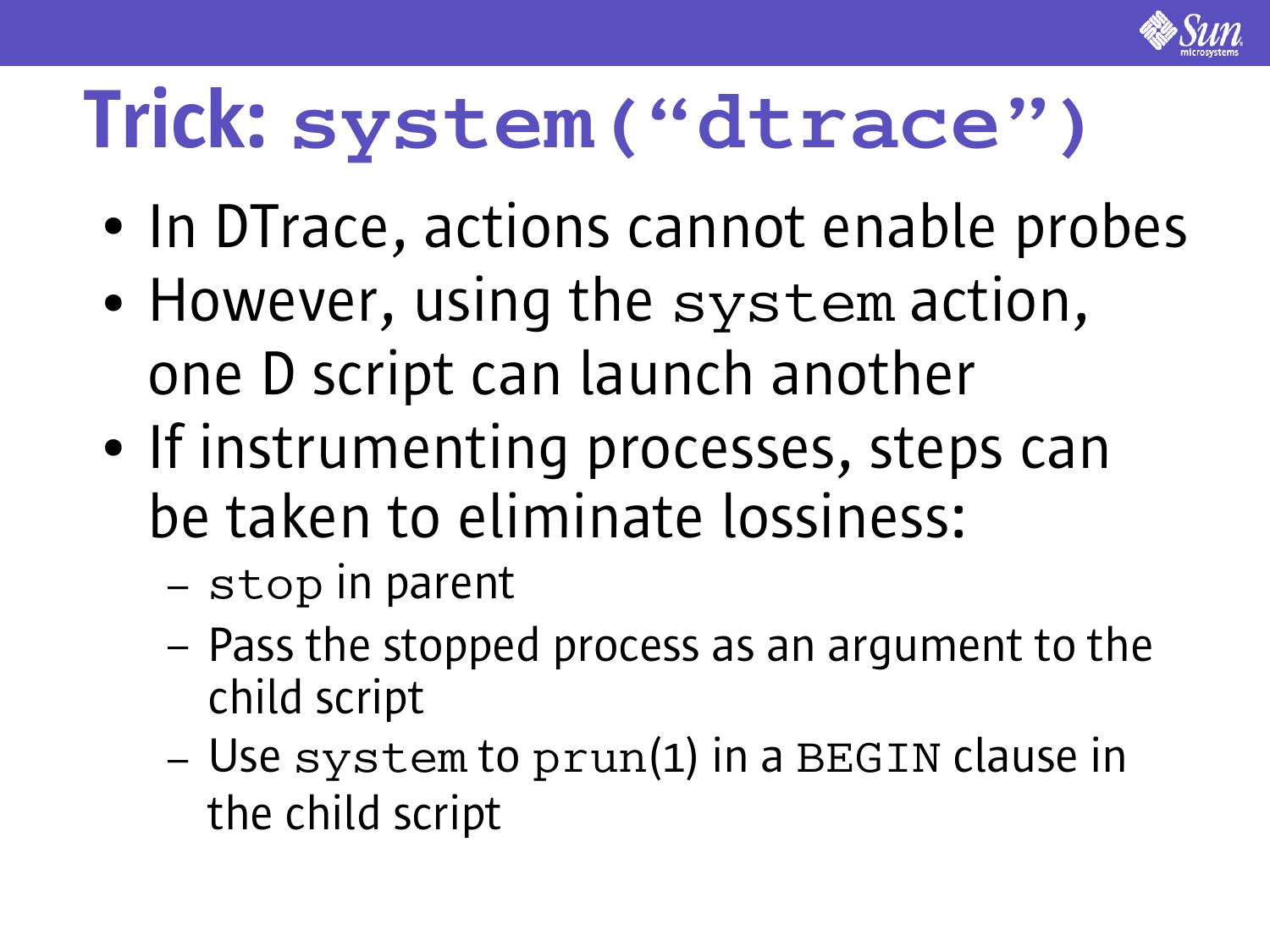

#### Tip: **-c** option

- To observe a program from start to finish, use "-c *cmd*"
- Starget is set to target process ID
- dtrace exits when command exits

```
# dtrace -q -c date
 -n 'pid$target::malloc:entry{@ = sum(arg0)}'
 -n 'END{printa("allocated %@d bytes\n"
, @)}'
Fri Feb 11 09:09:30 PST 2005
allocated 10700 bytes
```
#

●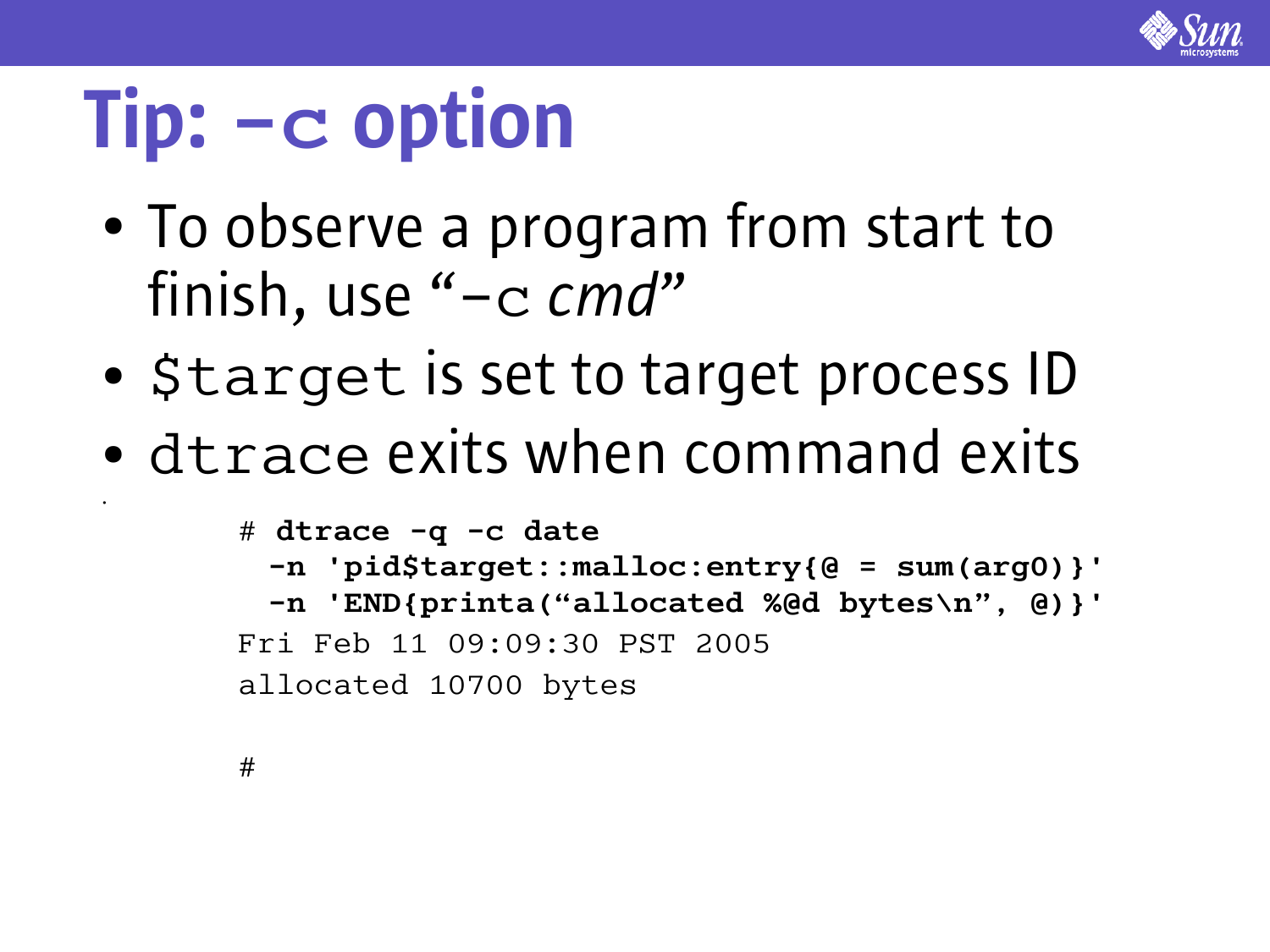

## Gotcha: Stripped user stacks

- When using the ustack action, addresses are translated into symbols as a *postprocessing* step
- If the target process has exited, symbol translation is impossible
- Result is a stripped stack:

●

```
# dtrace -n syscall:::entry'{ustack()}'
CPU ID FUNCTION: NAME
 0 363 resolvepath: entry
          0xfeff34fc
          0xfefe4faf
          0x80474c0
```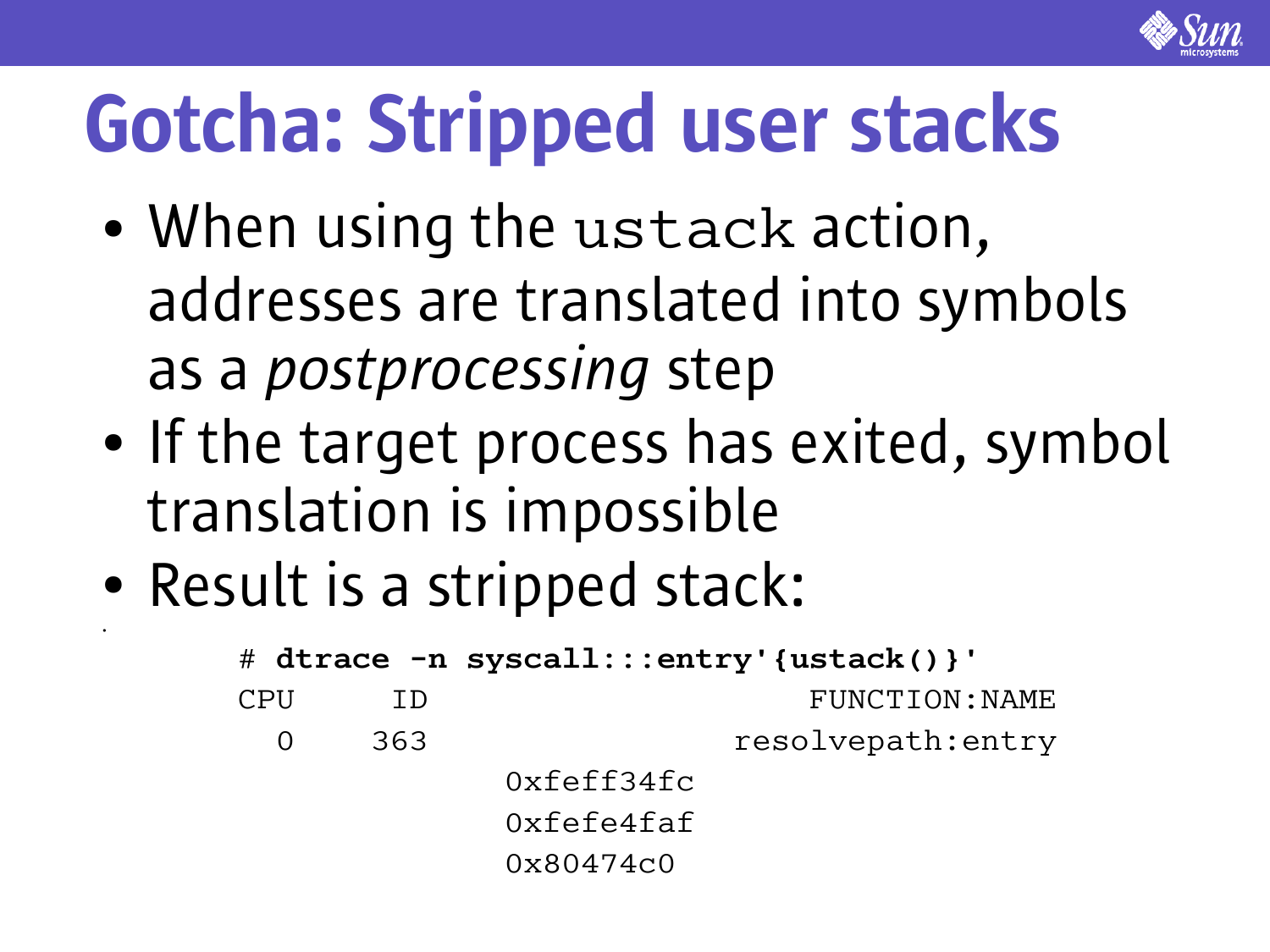

# Tip: Avoiding stripped stacks

- With the "-p *pid*" option, dtrace attaches to the specified process
- dtrace will hold the target process on exit, and perform all postprocessing before allowing the target to continue
- Limitation: you must know *a priori* which process you're interested in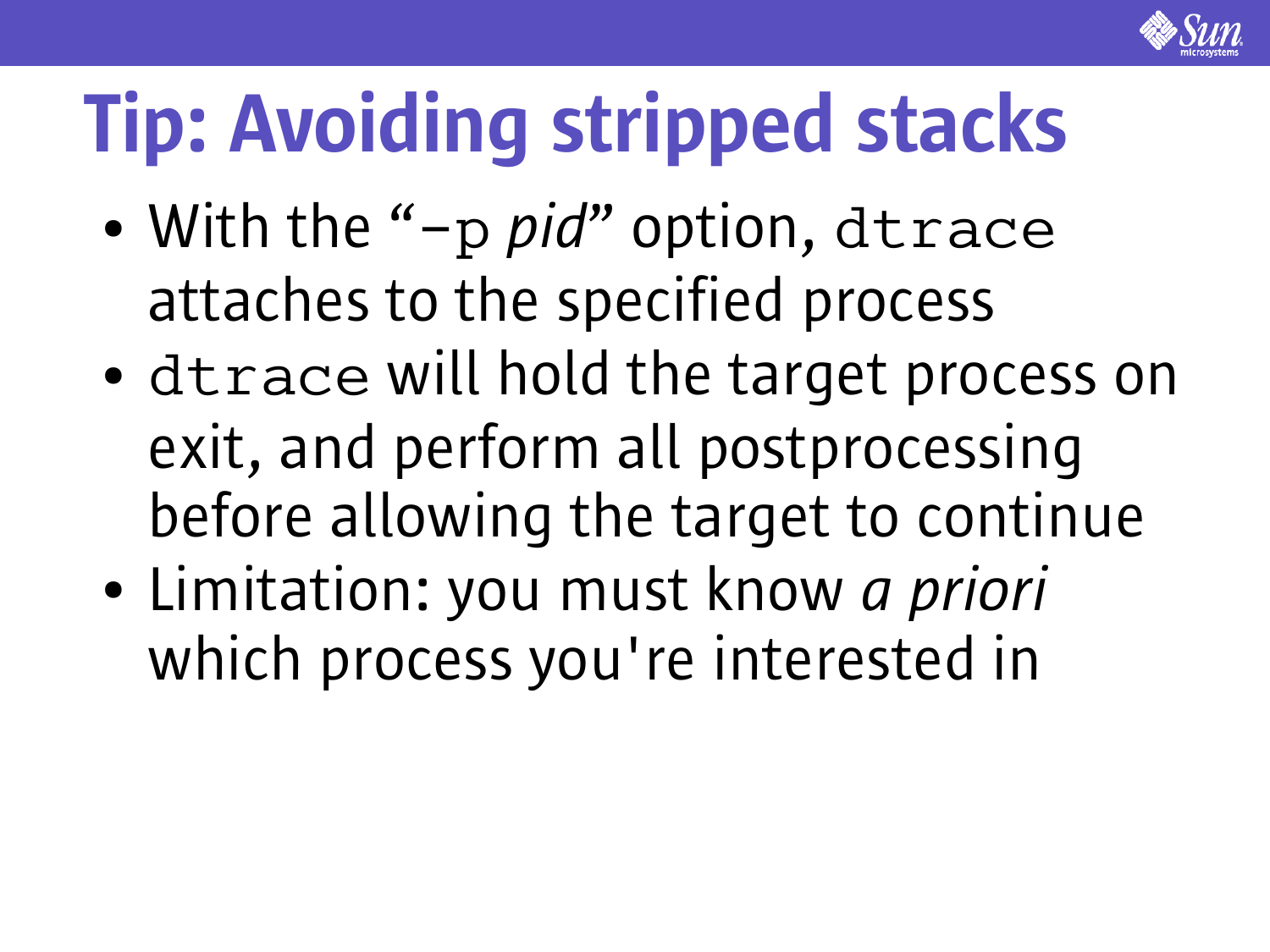

## Trick: Using **stop** and **ustack**

- If you don't know *a priori* which processes you're interested in, you can use a stop/system trick:
	- stop in syscall::rexit:entry
	- system("prun %d" , pid);
- Any user stacks processed before processing the system action will be printed symbolically
- This only works if the application calls exit(2) explicitly!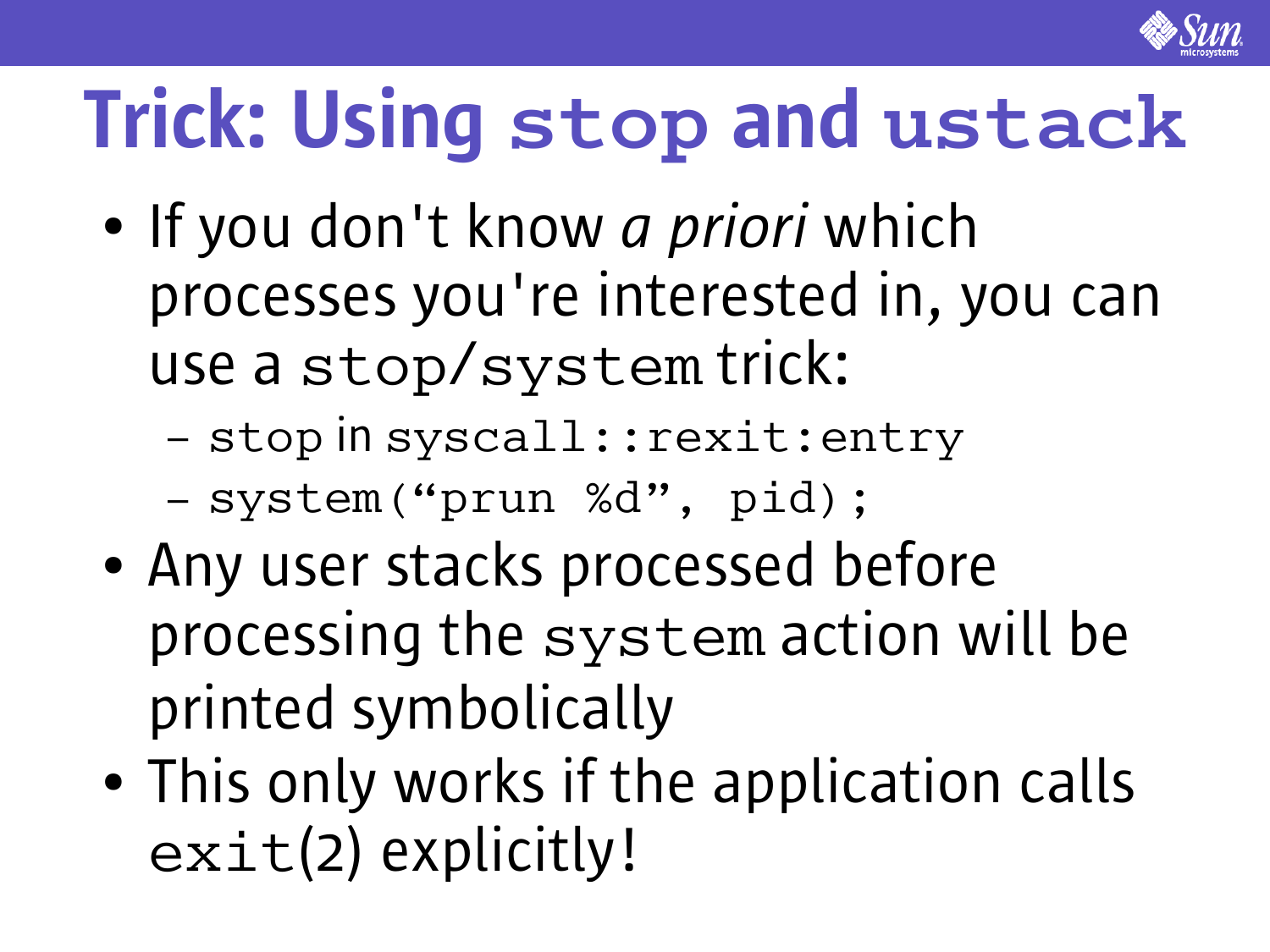

## Gotcha: Slow user stacks

- If neither  $-p$  or  $-c$  is specified, process handles for strack symbol translation are maintained in an LRU *grab cache*
- If more processes are being ustack'd than handles are cached, user stack postprocessing can be slowed
- Default size of grab cache is eight process handles; can be tuned via pgmax option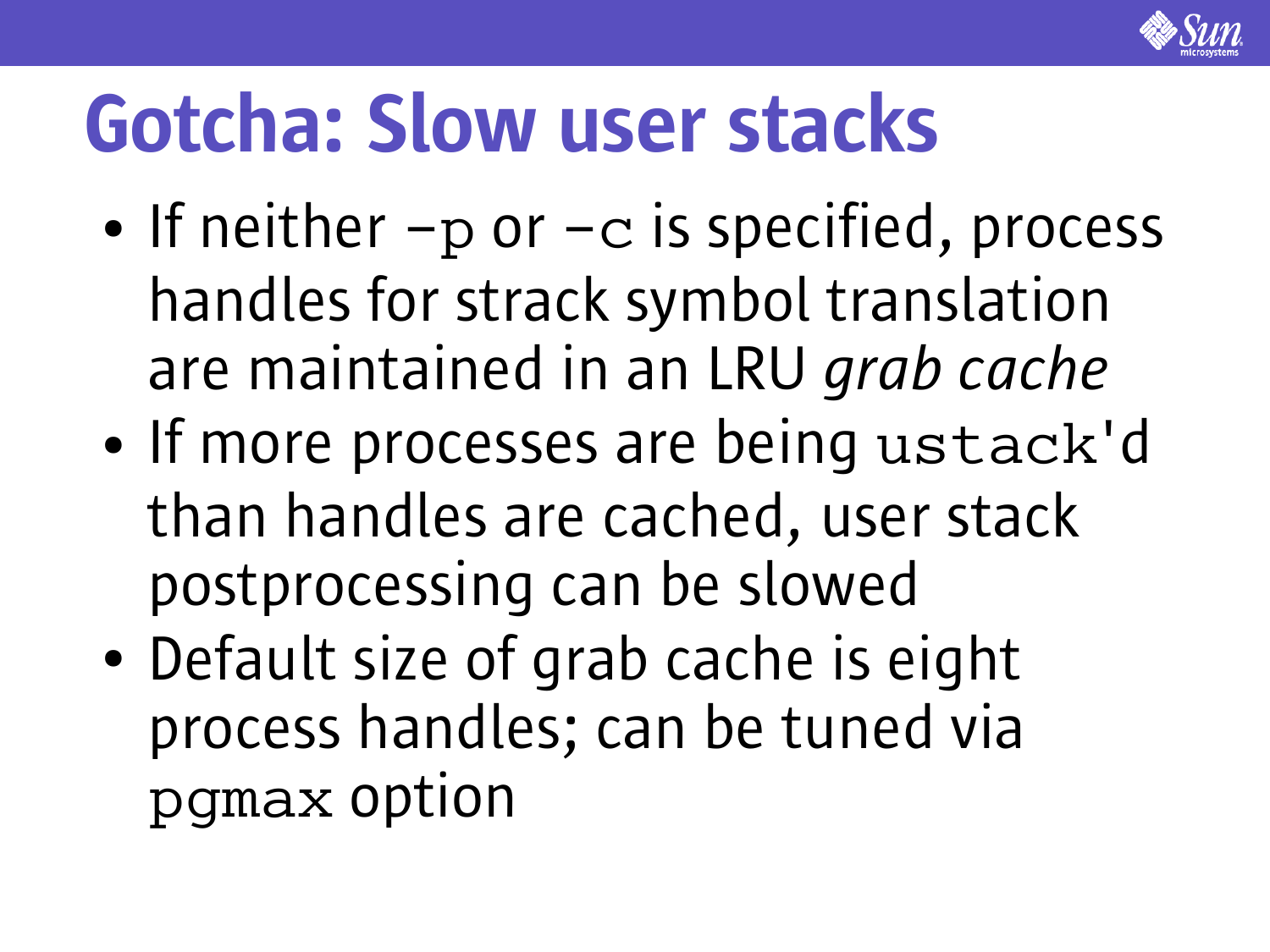

# Tip: Ring buffering and **-c**/**-p**

- Problem: program repeatedly crashes, but for unknown reasons
- Use ring buffering by setting bufpolicy to ring
- Ring buffering allows use on longrunning processes
- For example, to capture all functions called up to the point of failure:

```
dtrace -n 'pid$target:::entry'
 -x bufpolicy=ring -c cmd
```
●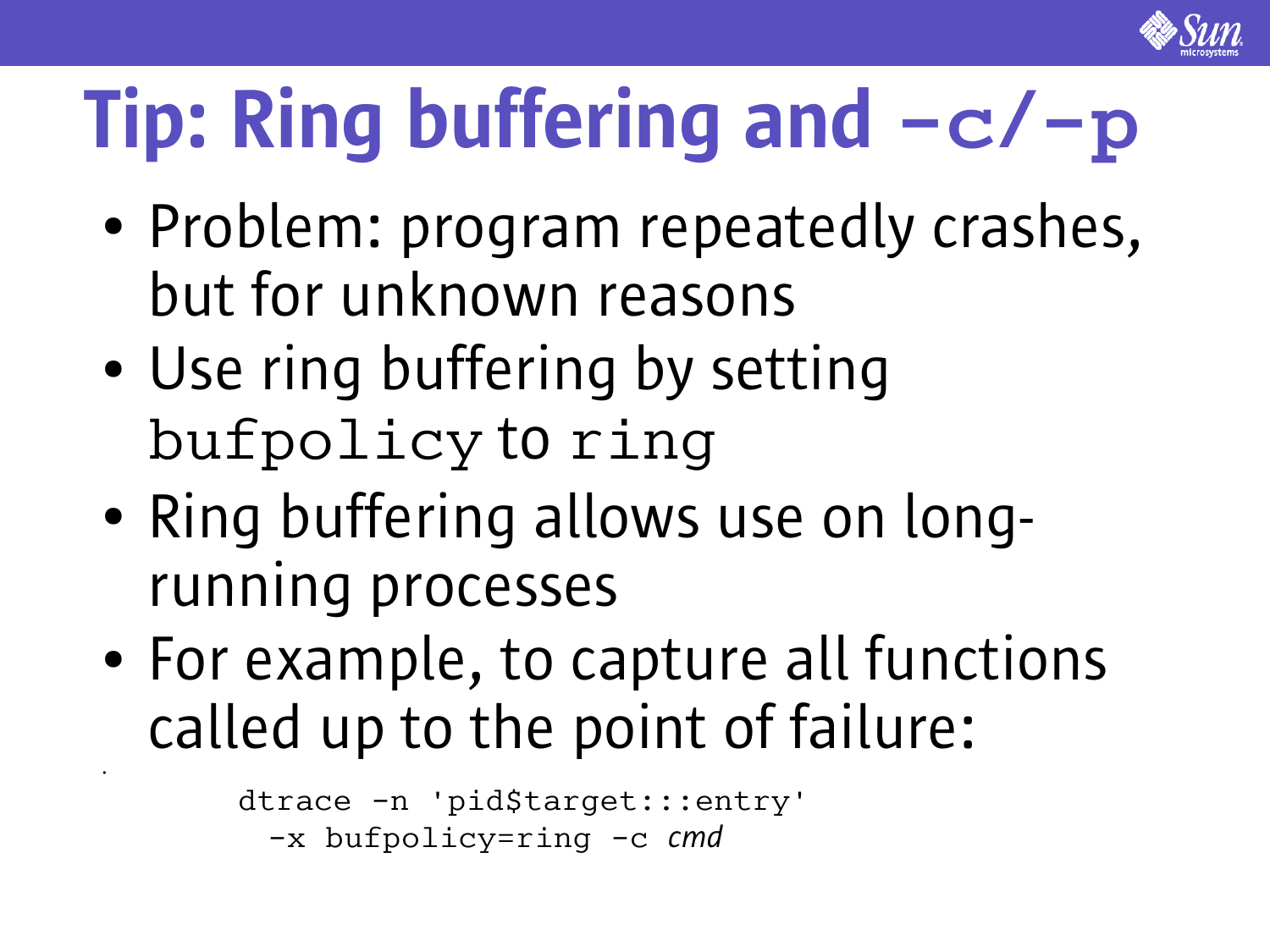

### Gotcha: Deadman

• DTrace protects against inducing too much load with a *deadman* that aborts enablings if the system becomes unresponsive:

> dtrace: processing aborted: Abort due to systemic unresponsiveness

- Criteria for responsiveness:
	- Interrupt can fire once a second
	- Consumer can run once every thirty seconds
- On a heavily loaded system, a deadman timeout may *not* be due to DTrace!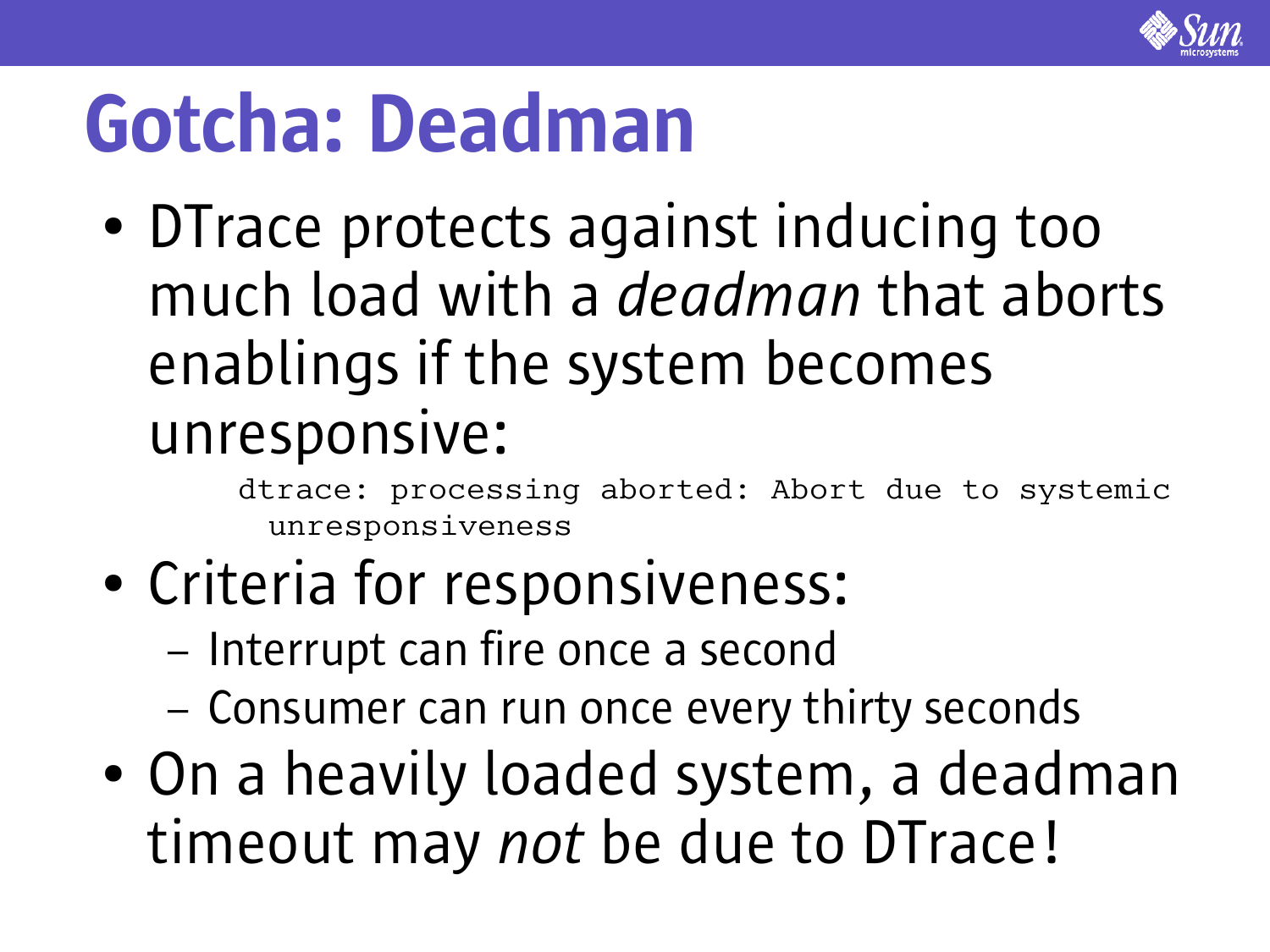

## Tip: Tuning the deadman

- If the deadman is due to residual load, the deadman may simply be disabled by enabling destructive actions
- Alternatively, the parameters for the deadman can be explicitly tuned:
	- dtrace deadman user is user-level reponsiveness expectation (in nanoseconds)
	- dtrace deadman interval is interrupt responsiveness expectation (in nanoseconds)
	- dtrace\_deadman\_timeout is the permitted length of unresponsiveness (in nanoseconds)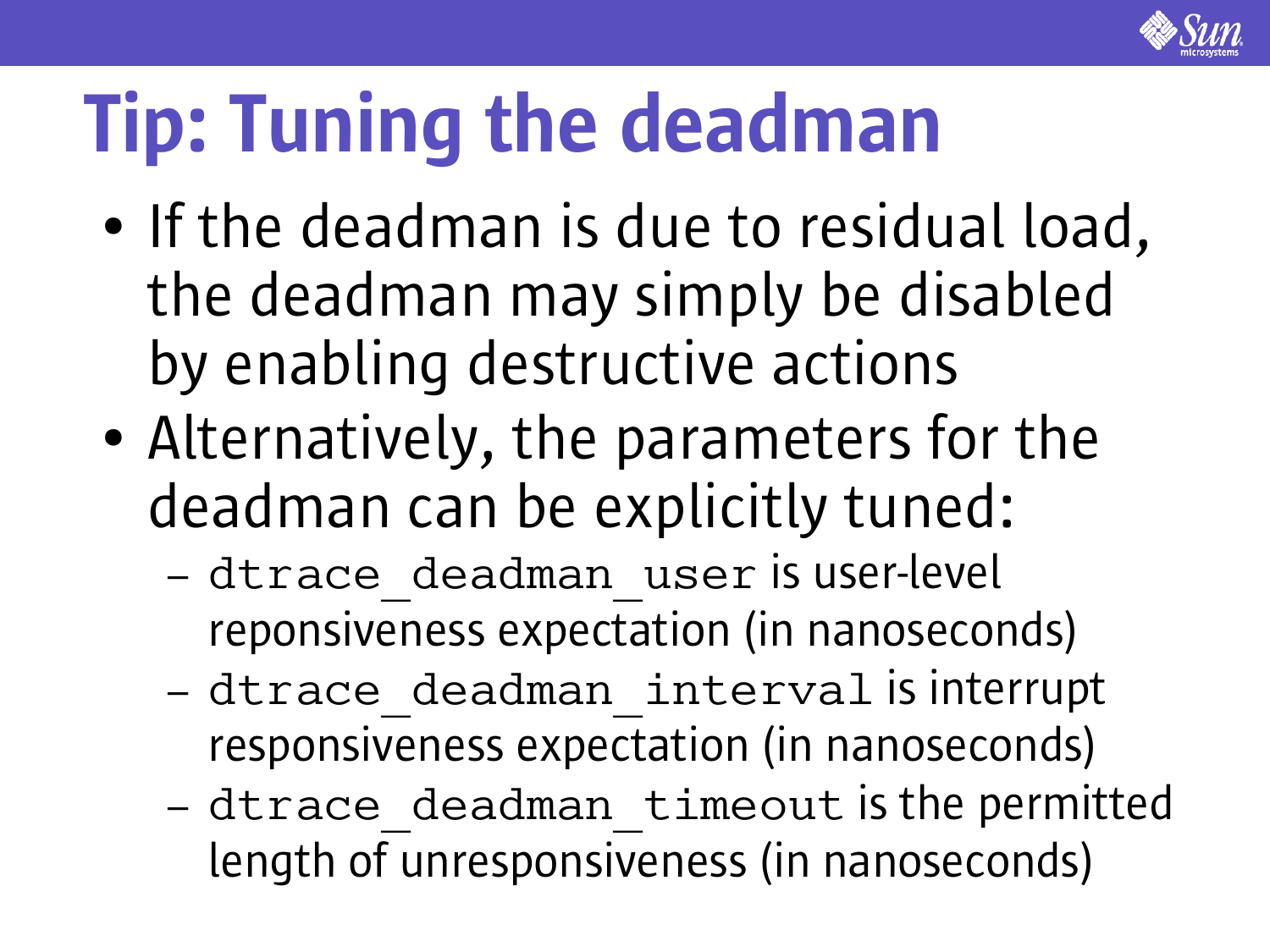

## Trick: Stack filtering

- Often, one is interested in a probe only if a certain function is on the stack
- DTrace doesn't (yet) have a way to filter based on stack contents
- You can effect this by using thread-local variables:
	- Set the variable to "1" when entering the function of interest
	- Predicate the probe of interest with the thread-
	- Don't forget to clear the thread-local variable!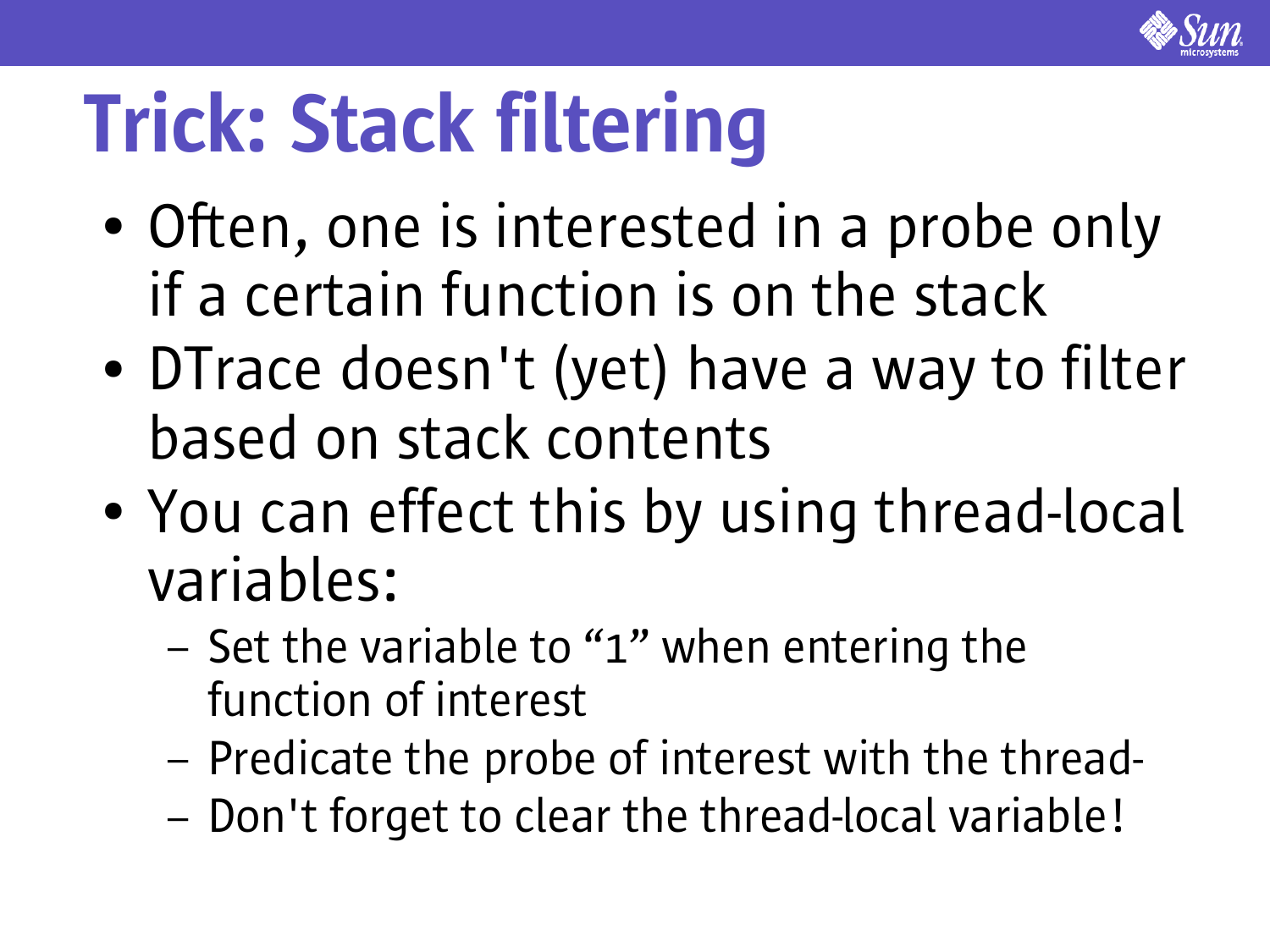

## Trick: Watchpoints via **pid**

- Problem: you know which data is being corrupted, but you don't know by whom
- Potential solution: instrument every instruction, with stop action and predicate that data is incorrect value
- Once data becomes corrupt, process will stop; attach a debugger (or use gcore(1)) to progress towards the root-cause...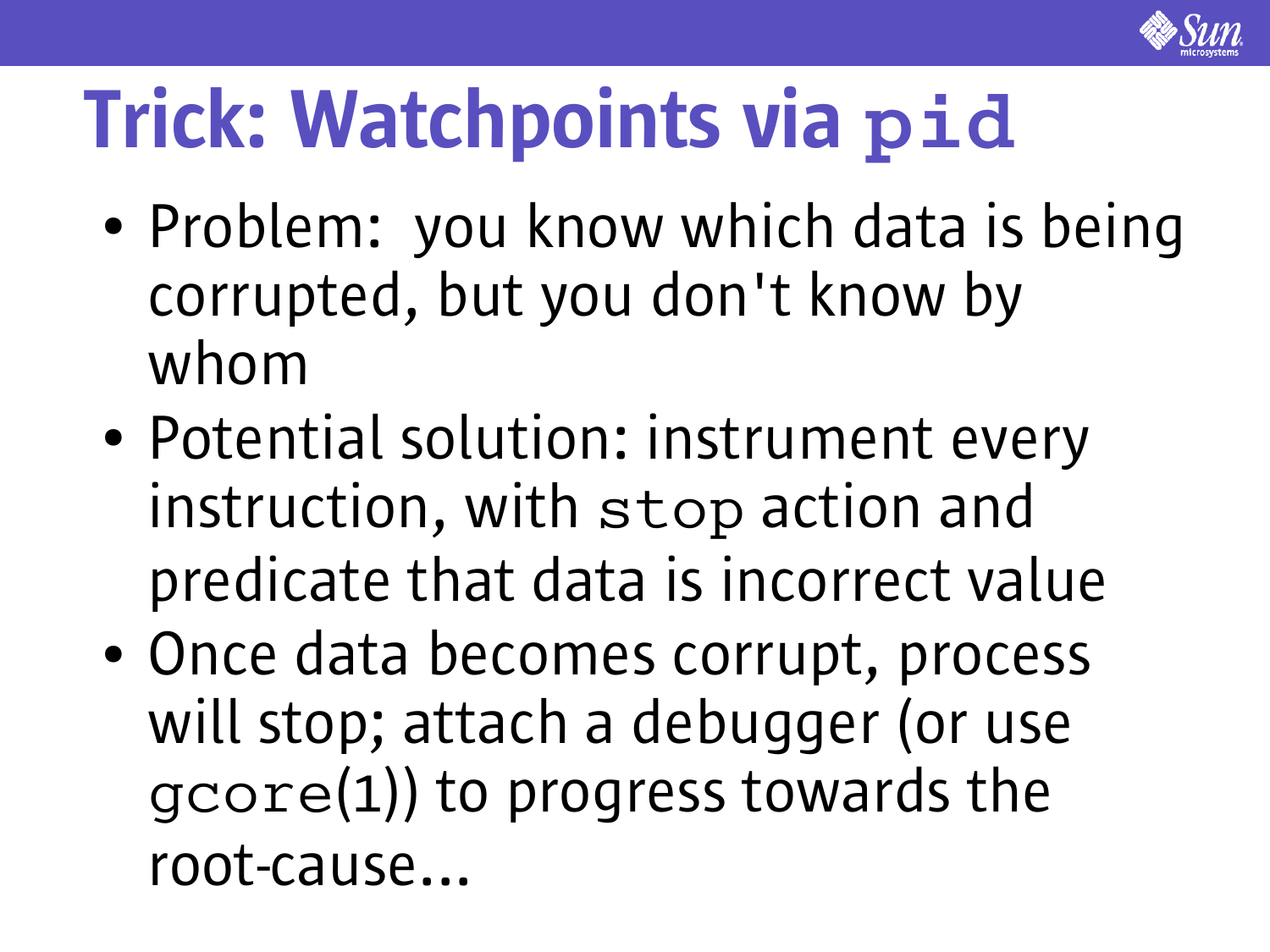

## Trick: Measuring DTrace

- Can exploit two properties of DTrace:
	- Clause-local variables retain their values across multiple enablings of the same probe in the same program
	- The timestamp variable is cached for the duration of a clause, but not across clauses
- Requires three clauses:
	- Assign timestamp to clause-local in 1st clause
	- Perform operation to be measured in 2<sup>nd</sup> clause
	- Aggregate on difference between timestamp and clause-local in 3<sup>rd</sup> clause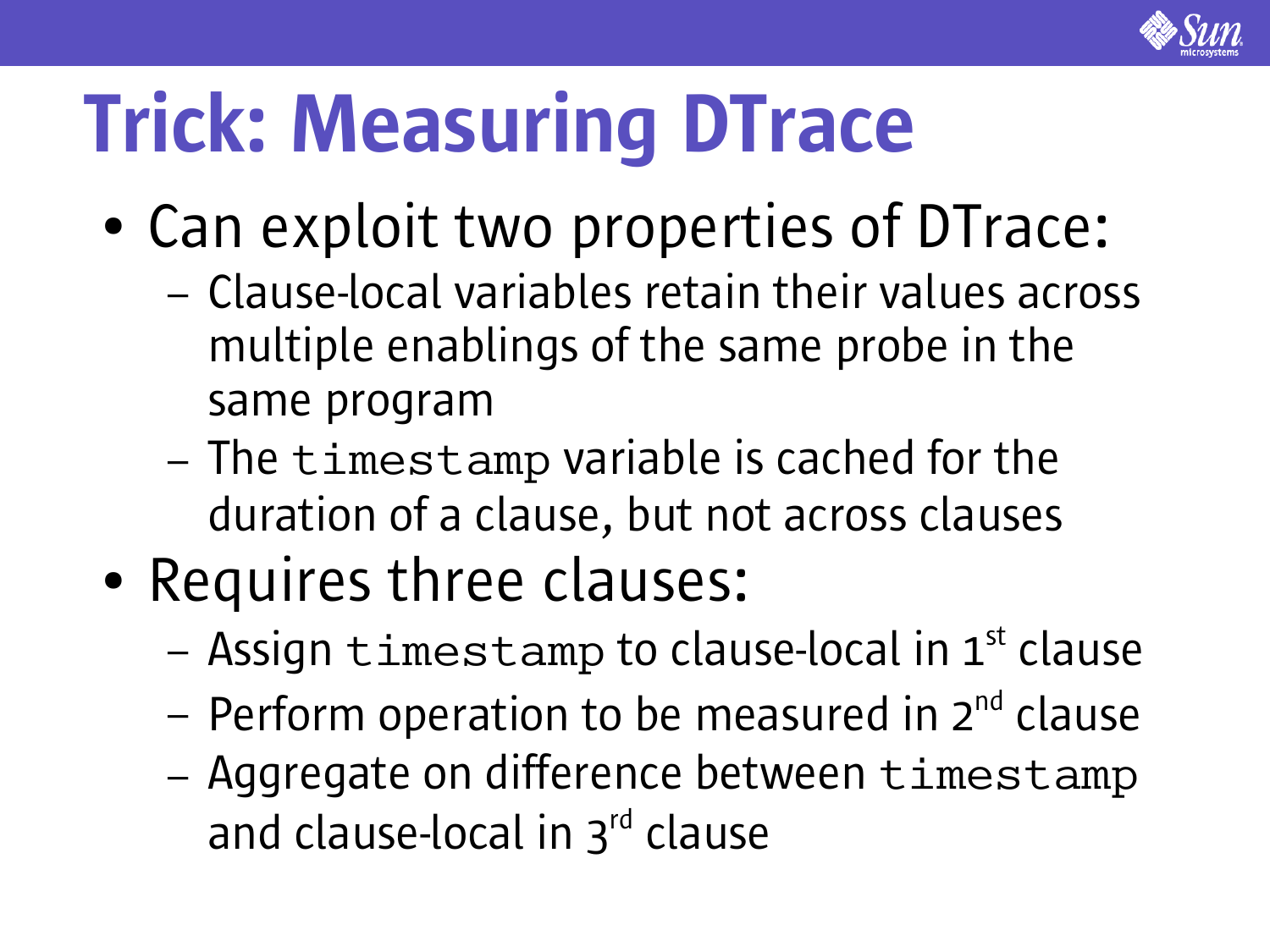

## Trick: Iterating over structures

- To meet safety criteria, DTrace doesn't allow programmer-specified iteration
- If you find yourself wanting iteration, you probably want to use aggregations
- In some cases, this may not suffice...
- In some of these cases, you may be able to effect iteration by using a tick-*n* probe to increment an indexing variable...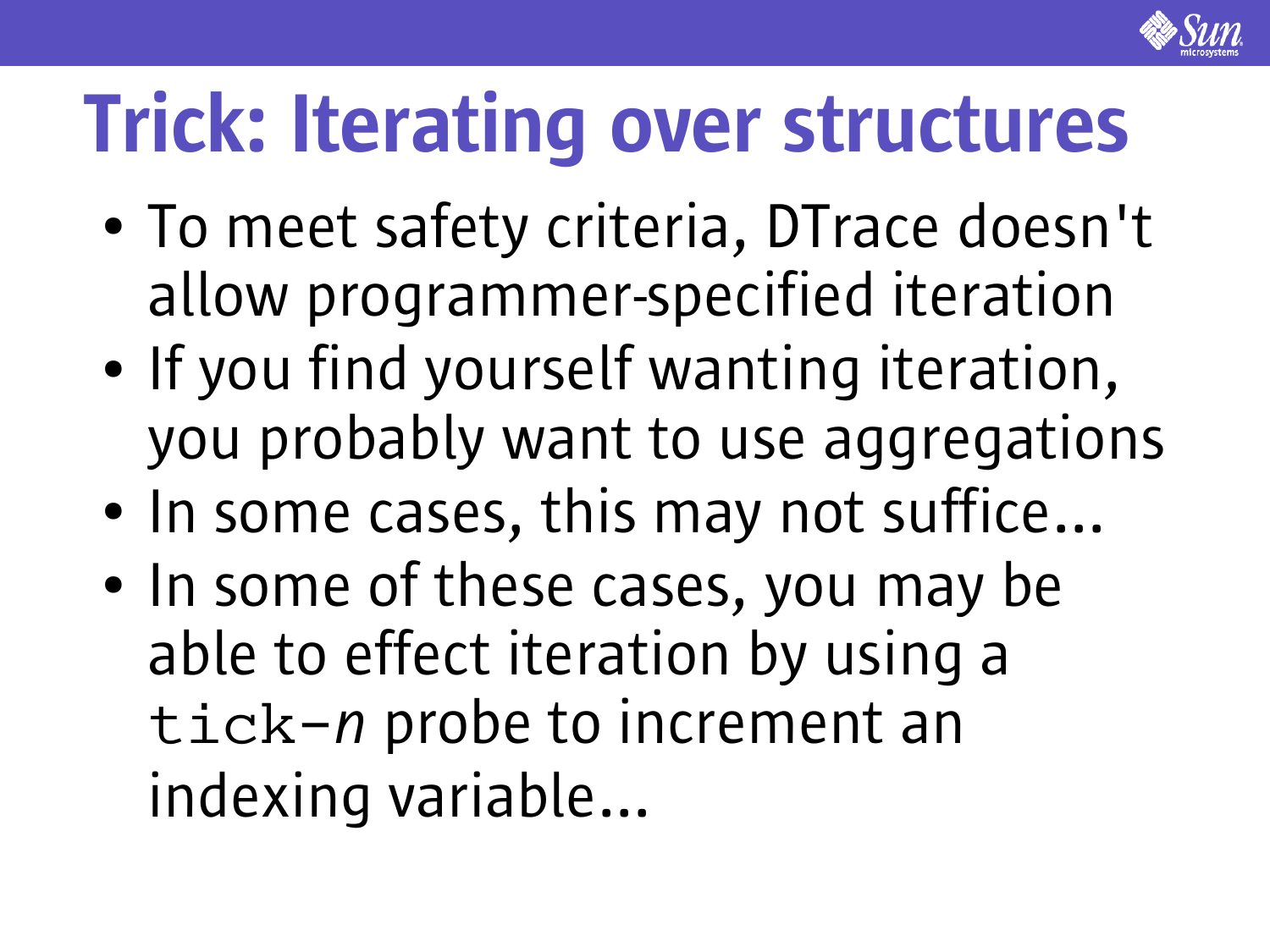

## Gotcha: Unsporting libraries

- Regrettably, on x86 there are compiler options that cause the compiler to not store a frame pointer
- This is regrettable because these libraries become undebuggable: stack traces are impossible
- Library writers: *don't do this*!
	- gcc: Don't use -fomit-frame-pointer!
	- Sun compilers: avoid  $-xO4$ ; it does this by default!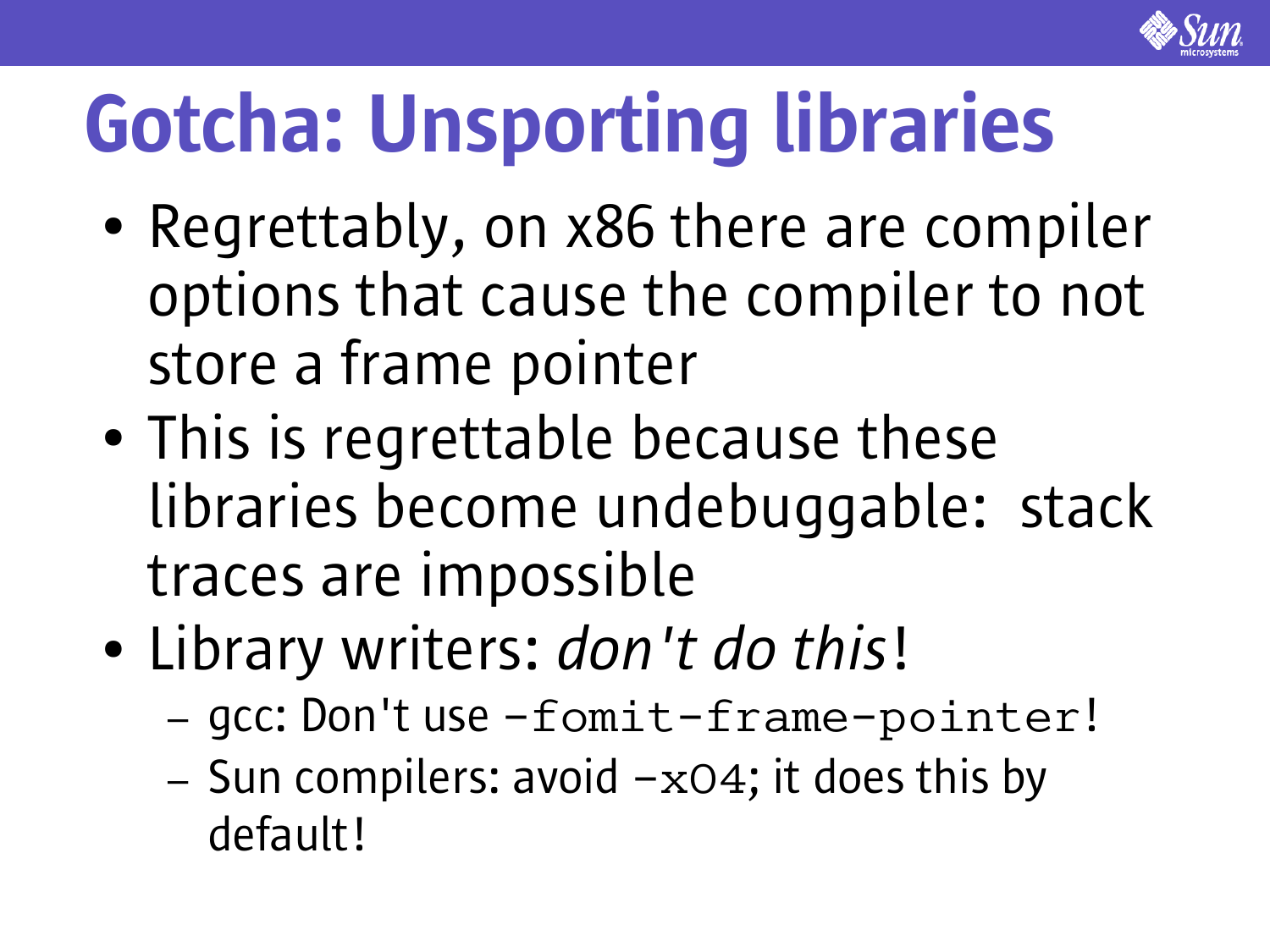

## Gotcha: Unsporting functions

- Some compilers put jump tables in-line in program text
- This is a problem because data intermingled in program text confuses text processing tools like DTrace
- DTrace always errs on the side of caution: if it becomes confused, it will refuse to instrument a function
- Most likely to encounter this on x86
- Solution to this under development...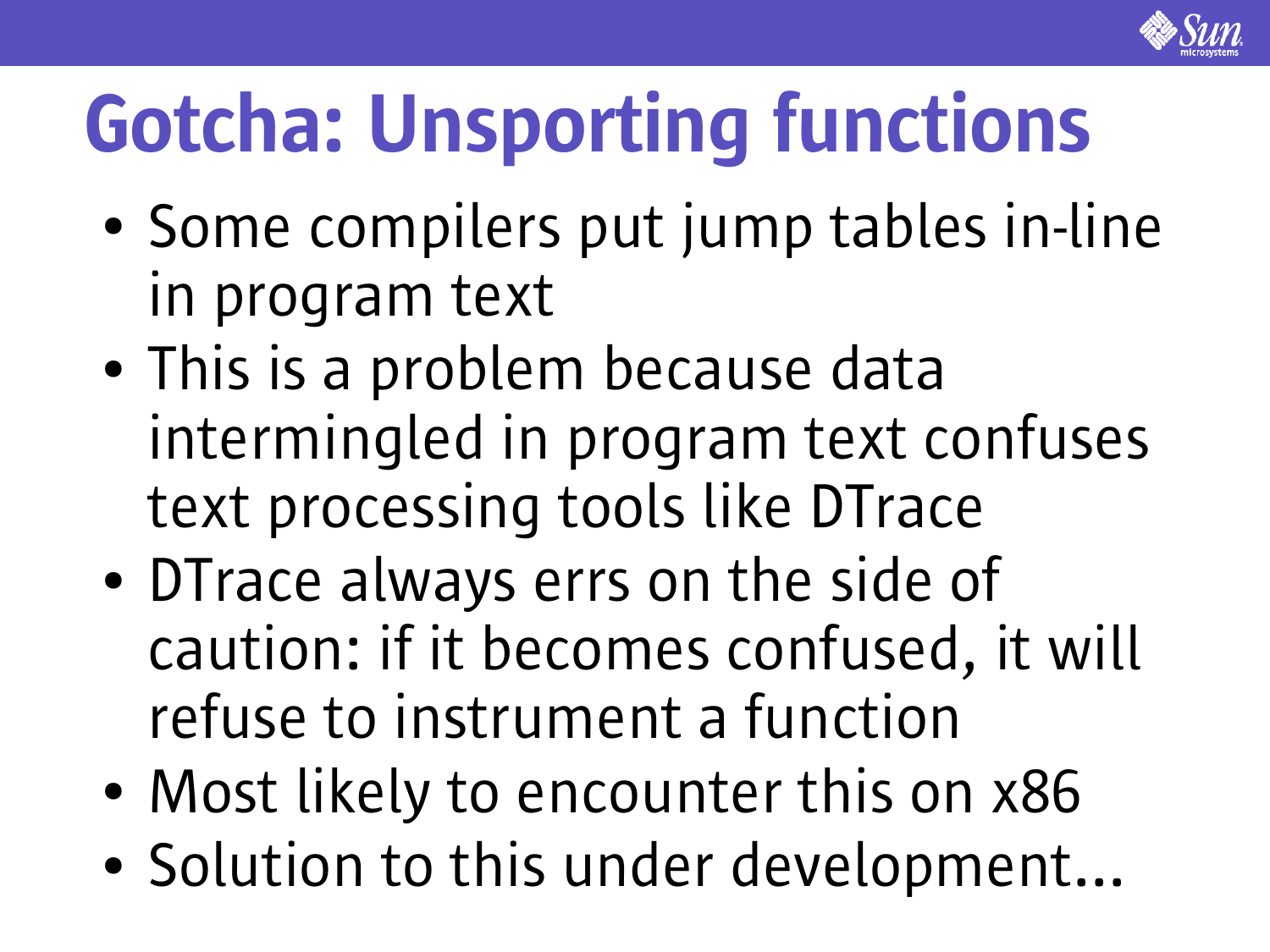

## Gotcha: Unsporting apps

- Some applications have stripped symbol tables and/or static functions
- Makes using the pid provider arduous
- Can still use the pid provider to instrument instructions in stripped functions by using  $" -"$  as the probe function and the address of the instruction as the name:

●

```
# dtrace -n pid123::-:80704e3
dtrace: description 'pid123::-:80704e3' matched 1
 probe
```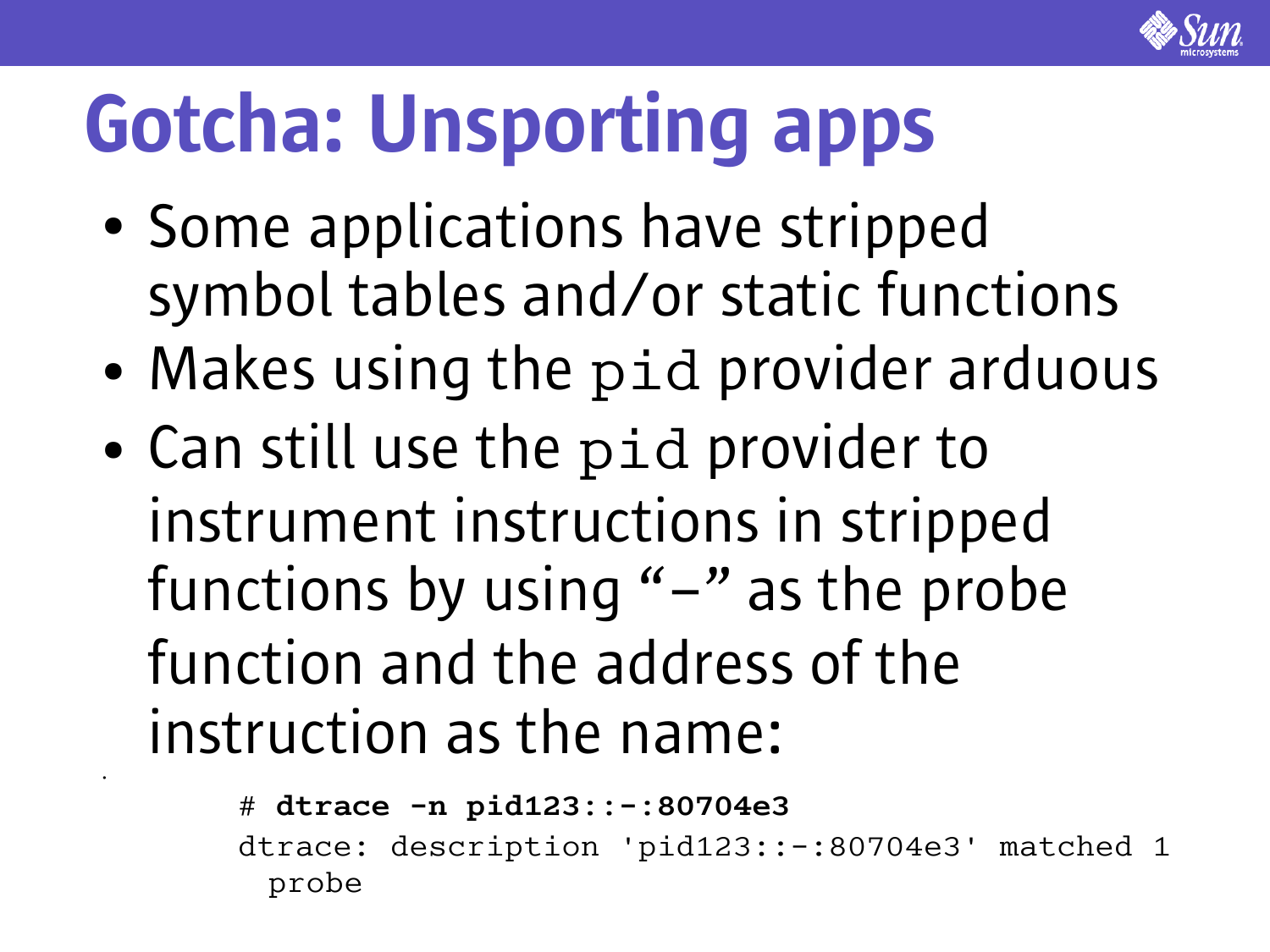

## Trick: **sizeof** and profiling

- sizeof historically works with types and variables
- In DTrace, sizeof (*function*) yields the number of bytes in the function
- When used with profile provider, allows function profiling:

```
profile-1234hz
\angle \text{arg0} >= \angle \text{clock} & &
      arg0 <= `clock + sizeof (`clock)/
{
 ...
}
```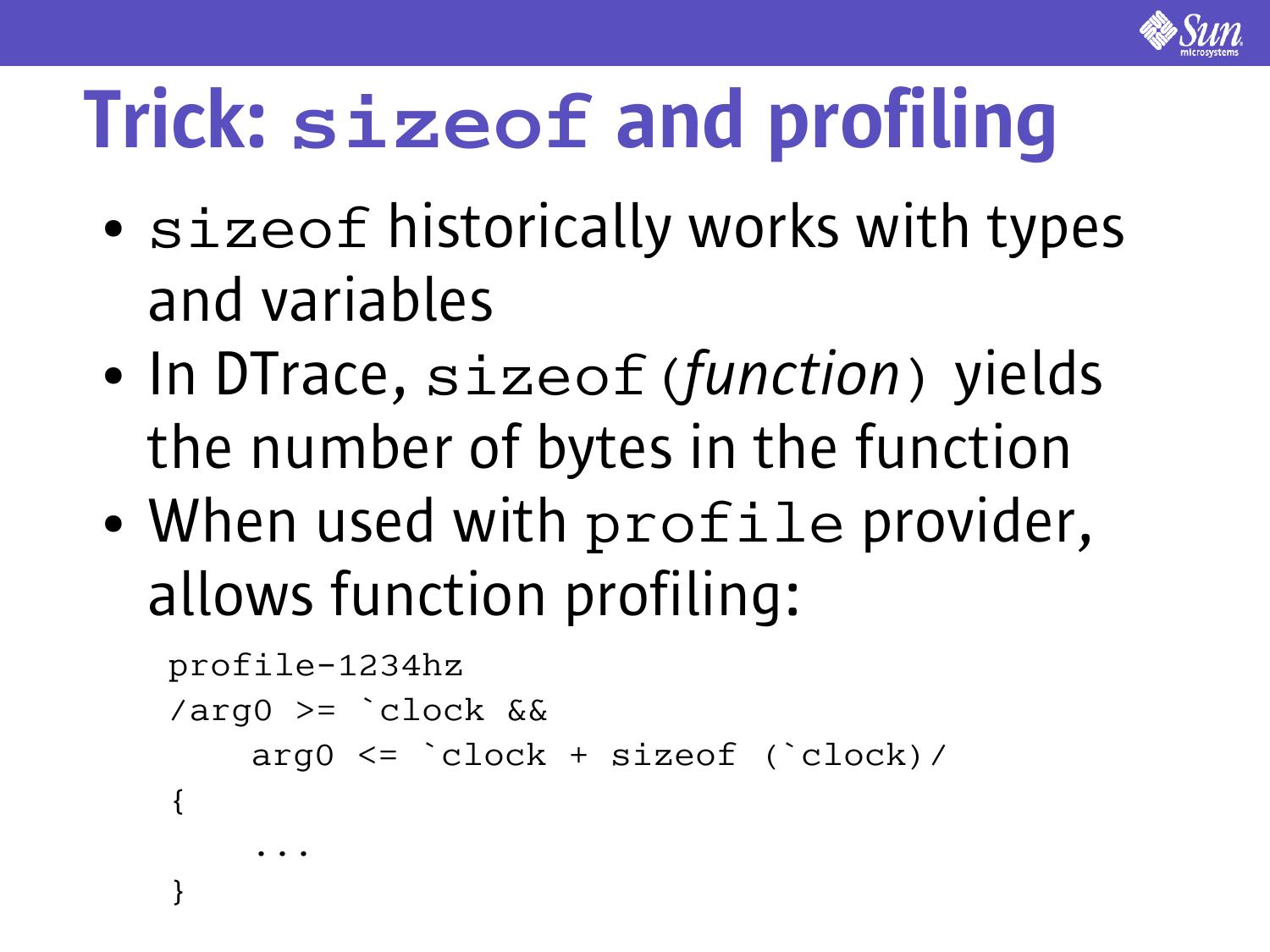

## Trick: Using GCC's preprocessor

- $\bullet$  -C option uses /usr/ccs/lib/cpp by default, a cpp from Medieval Times
- Solaris 10 ships gcc in /usr/sfw/bin so a modern, ANSI cpp is available with some limitations (#line nesting broken)
- To use GCC's cpp:
	- # **dtrace -C -xcpppath=/usr/sfw/bin/cpp -Xs -s a.d**
- Needed when .h uses ANSI-isms like ##
- Also useful for M4 propeller-heads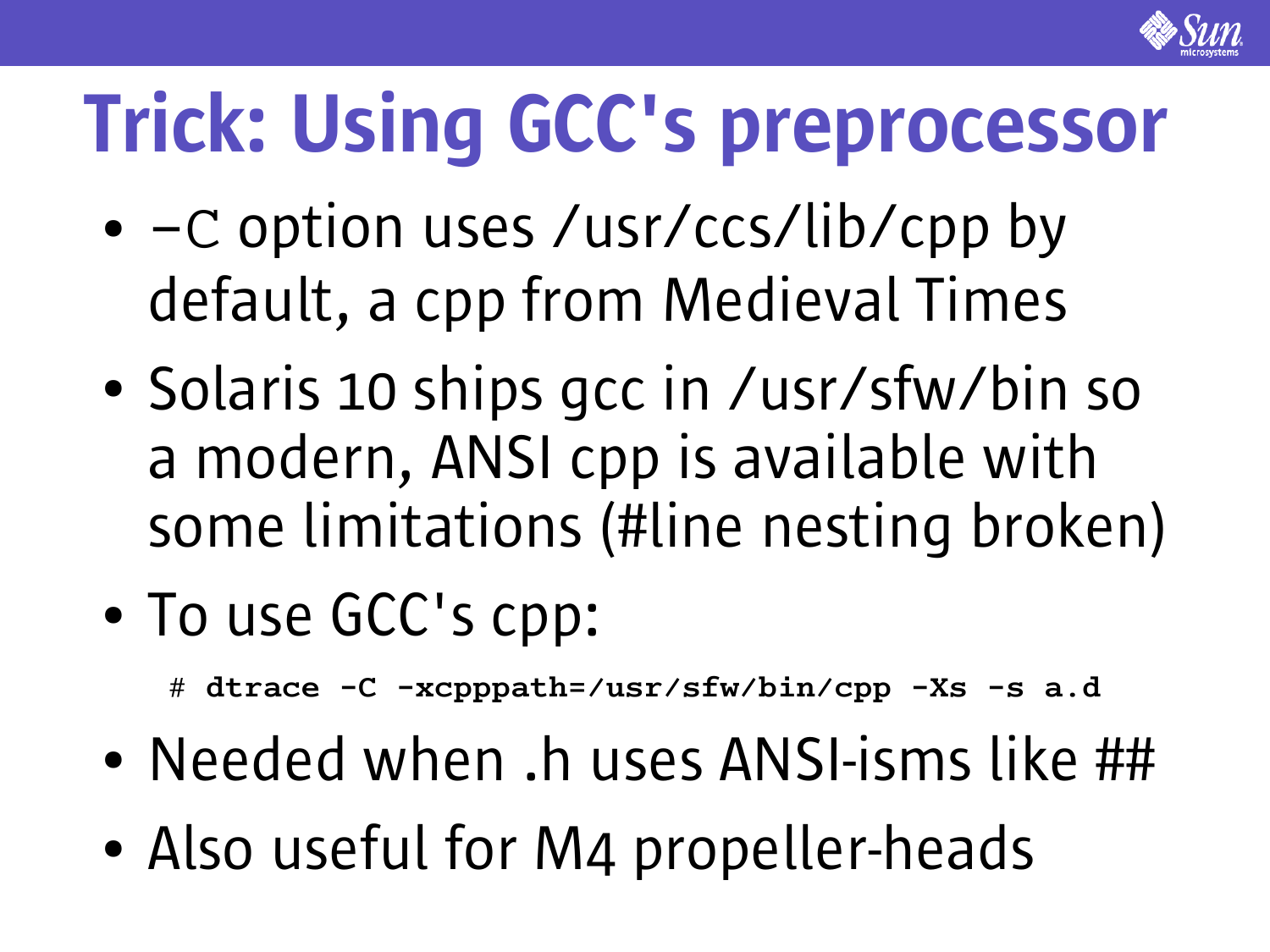

### Gotcha: **\$target** evaluation

- When using the  $-c$  option, the child process is created and stopped, the D program is compiled with \$target set appropriately, and the child is resumed
- By default, the child process is stopped immediately before the . init sections are executed
- If instrumenting the linker or a library, this may be too late – or too early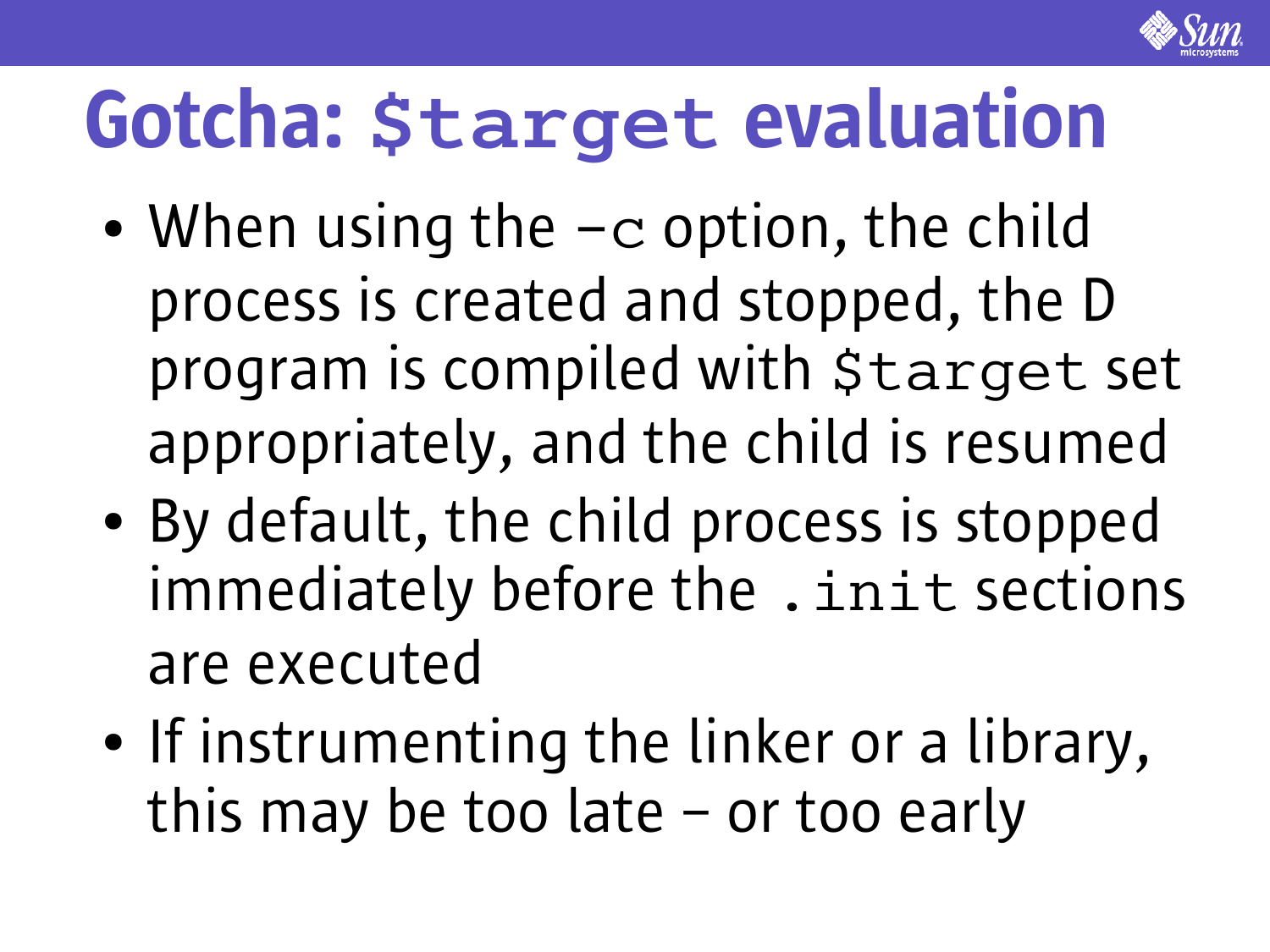

## Tip: Tuning **\$target** evaluation

- Exact "time" of D program evaluation can be tuned via the evaltime option
- evaltime option may be set to one of the following:
	- exec: upon return from exec(2) (first instruction)
	- preinit: before .init sections run (default)
	- postinit: after .init sections run
	- main: before first instruction of main() function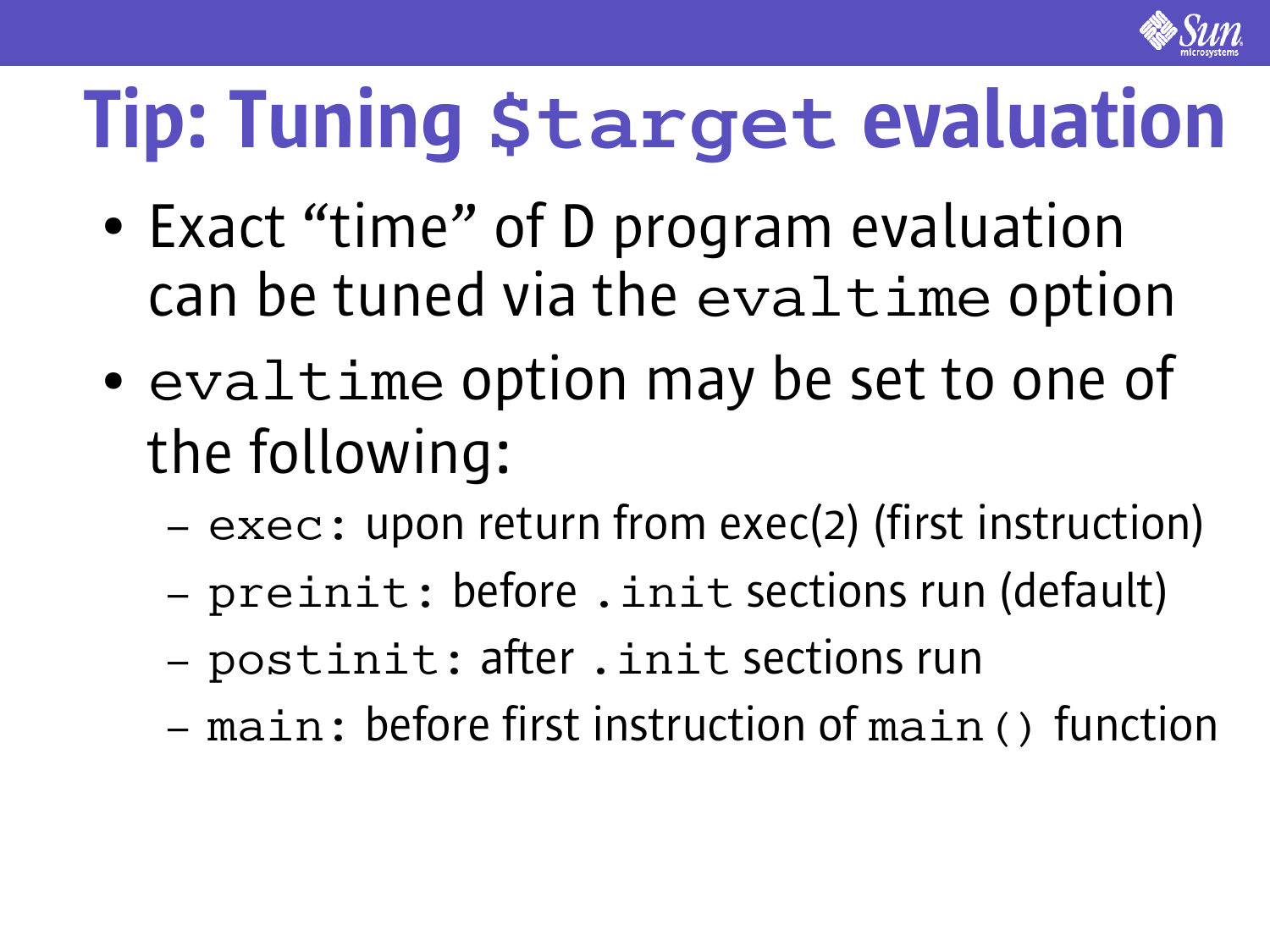

## Gotcha: Data model mismatch

- By default, D compiler uses the data model of the kernel (ILP32 or LP64)
- This may cause problems if including header files in instrumenting 32-bit applications on a 64-bit kernel
- Alternate data model can be selected using  $-32$  or  $-64$  options
- If alternate model is specified, kernel instrumentation won't be allowed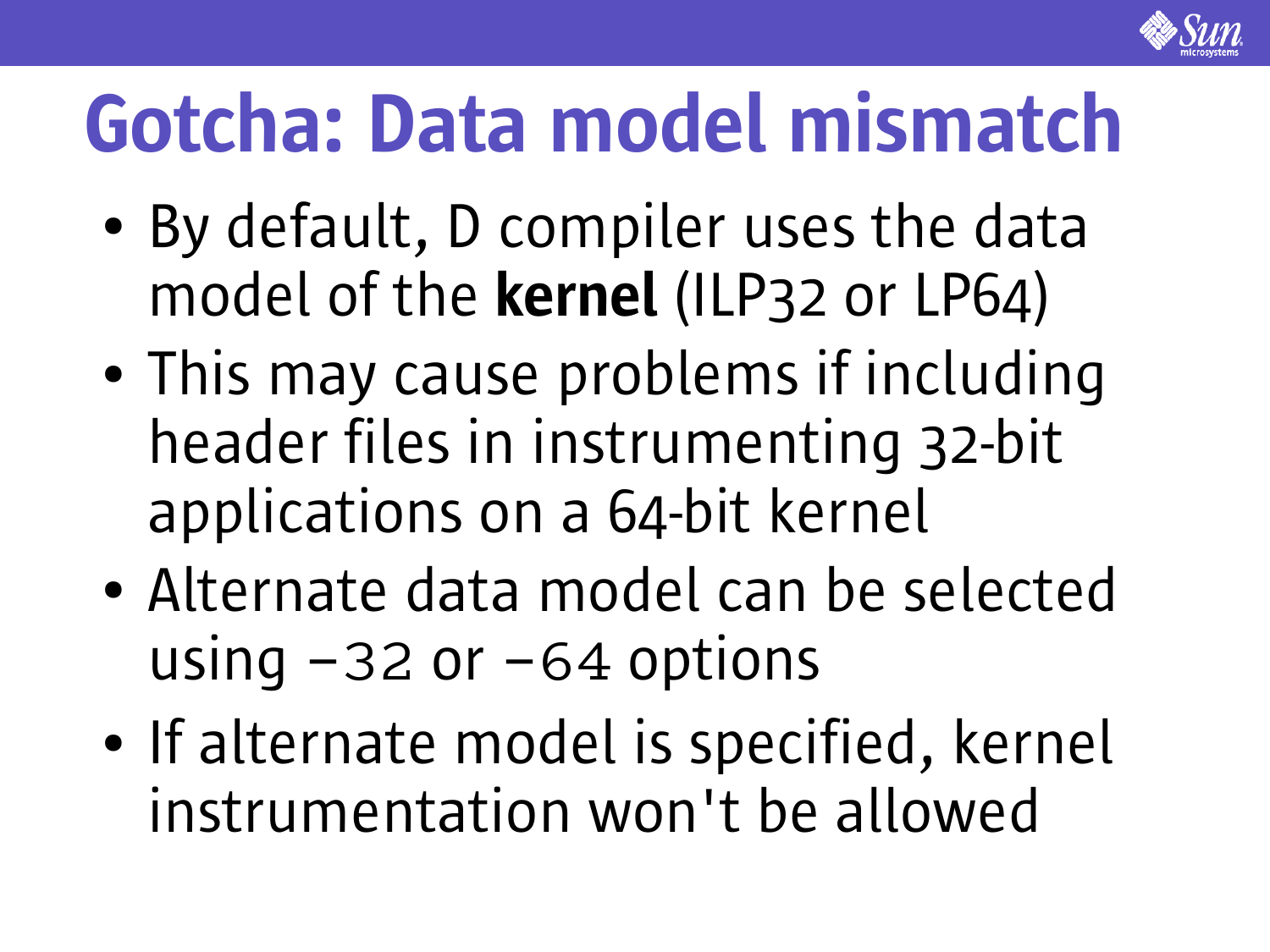

## Gotcha: Enabled probe effect

- When enabled, DTrace (obviously) has a non-zero probe effect
- In general, this effect is sufficiently small as to not distort conclusions...
- However, if the time spent in DTrace overwhelms time spent in underlying work, time data will be distorted!
- For example, enabling both entry and return probes in a short, hot function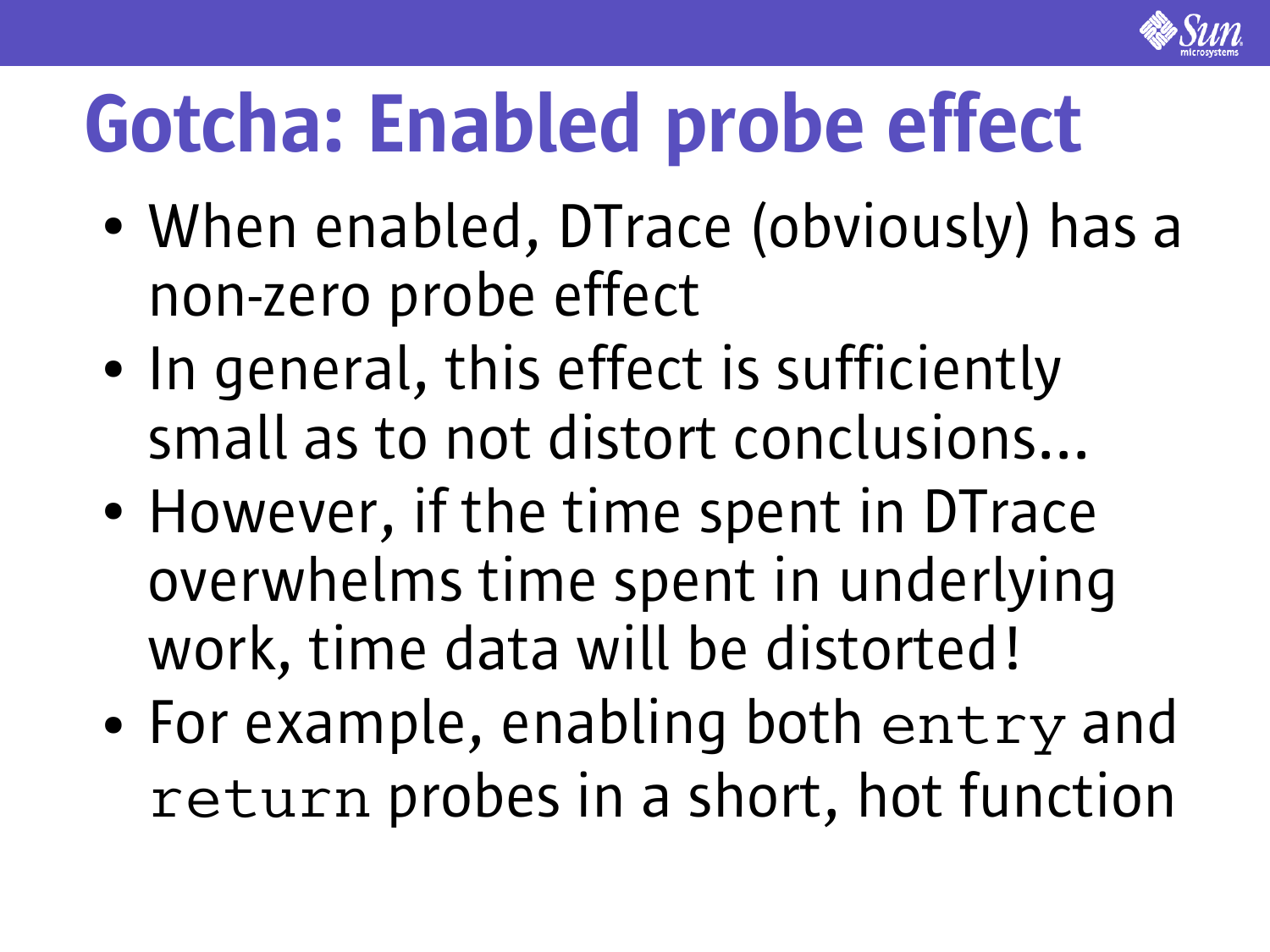

## Tip: Sample with **profile**

- When honing in on CPU time, use the profile provider to switch to a sample-based methodology
- Running with high interrupt rates and/or for long periods allows for *much* more accurate inference of cycle time
- Aggregations allow for easy profiling:
	- Aggregate on sampled PC (arg0 or arg1)
	- Use "%a" to format kernel addresses
	- Use "%A" (and  $-p/-c$ ) for user-level addresses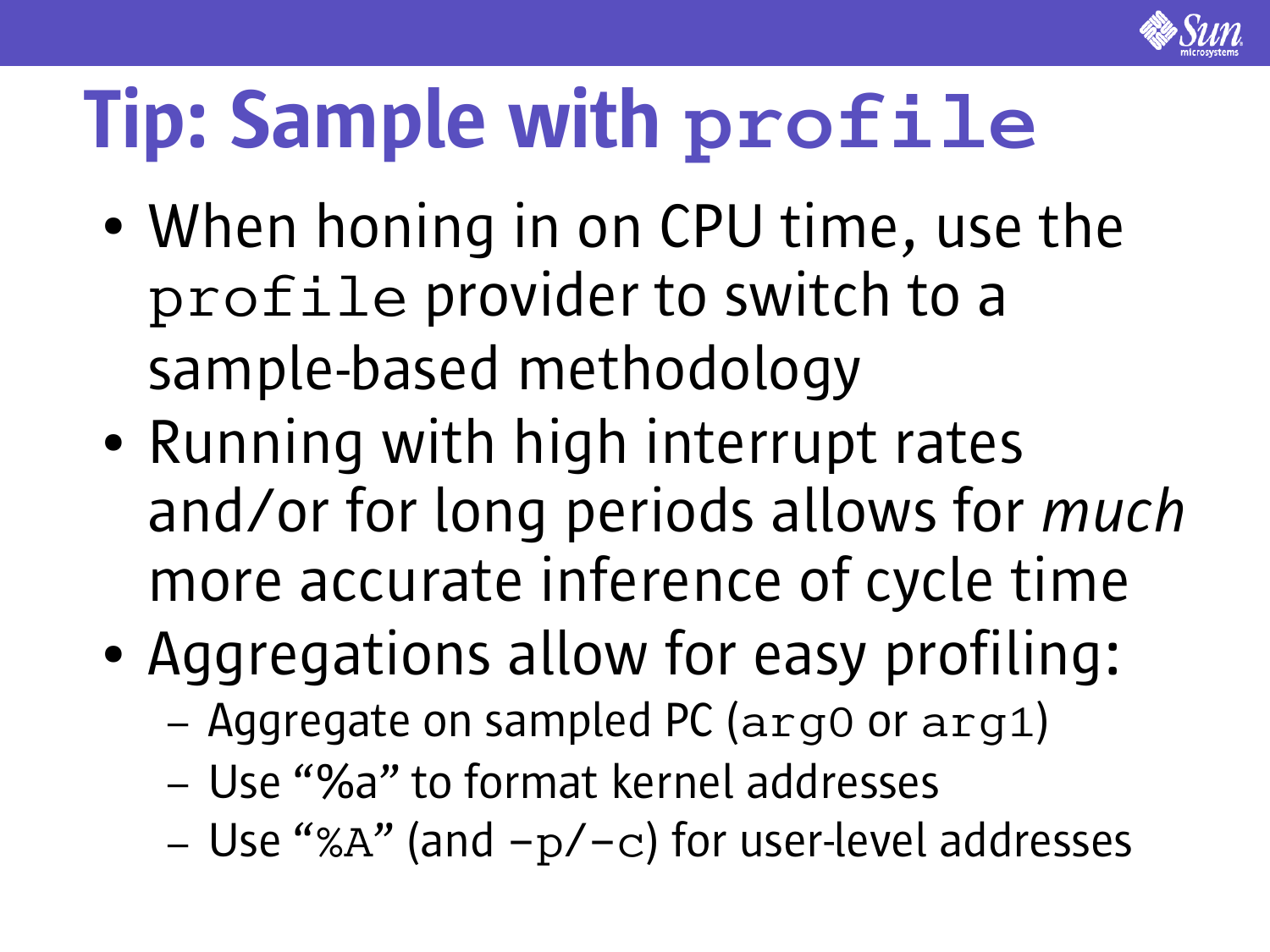

## Trick: Higher-level profiling

- $\bullet$  In interrupt-driven probes, self-> denotes variables in the *interrupt* thread, not in the *underlying* thread
- Can't use interrupt-driven probes and predicate based on thread-local variables in the underlying thread
- Do this using an associative array keyed on curlwpsinfo->pr\_addr
- Can use this to profile based on higherlevel units (e.g. transaction ID)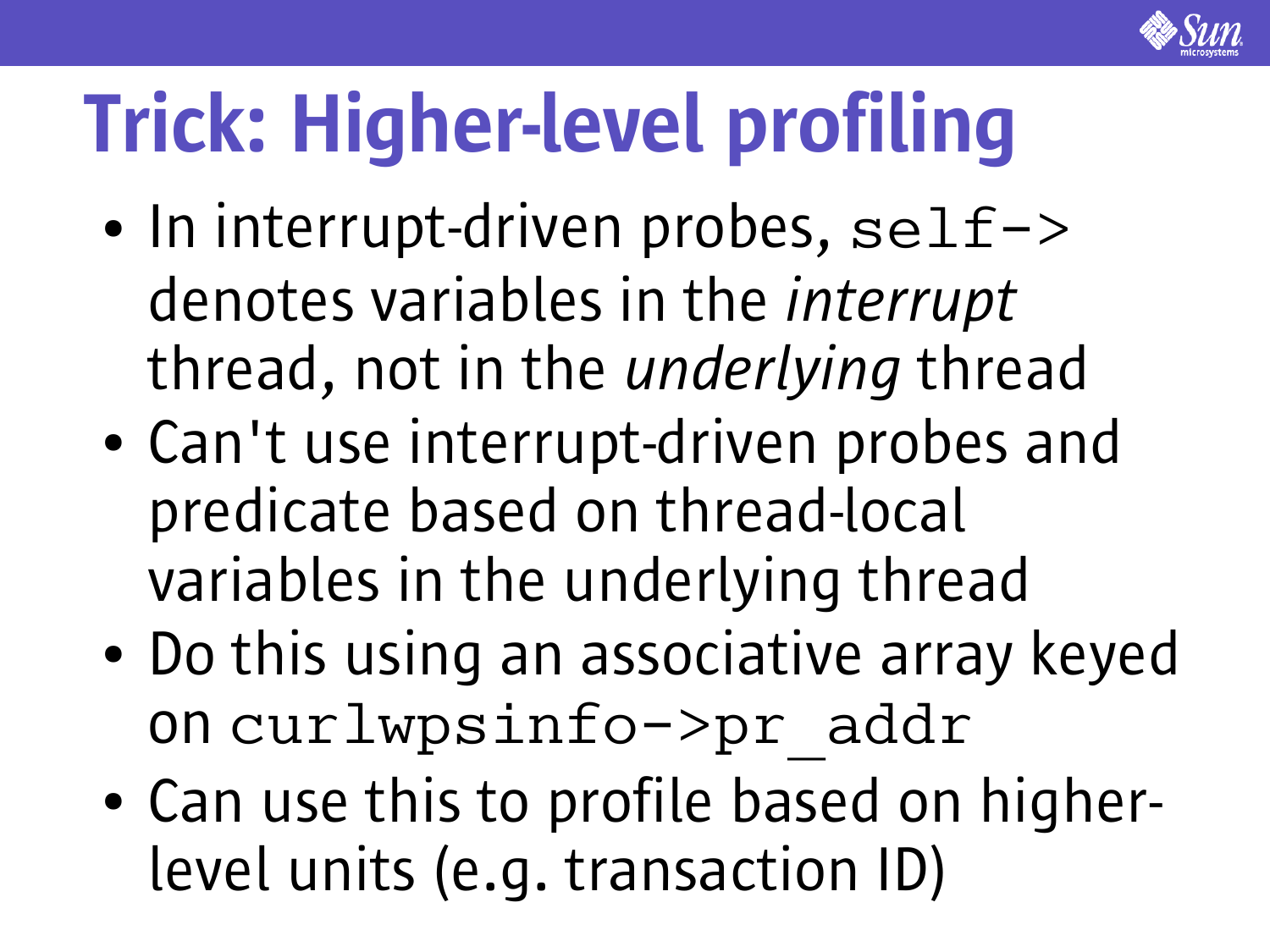

#### Gotcha: **vtimestamp**

- vtimestamp represents the number of nanoseconds that the current thread has spent on CPU since some arbitrary time in the past
- vtimestamp factors out time spent in DTrace – the *explicit* probe effect
- There is no way to factor out the *implicit* probe effect: cache effects, TLB effects, etc. due to DTrace
- Use the absolute numbers carefully!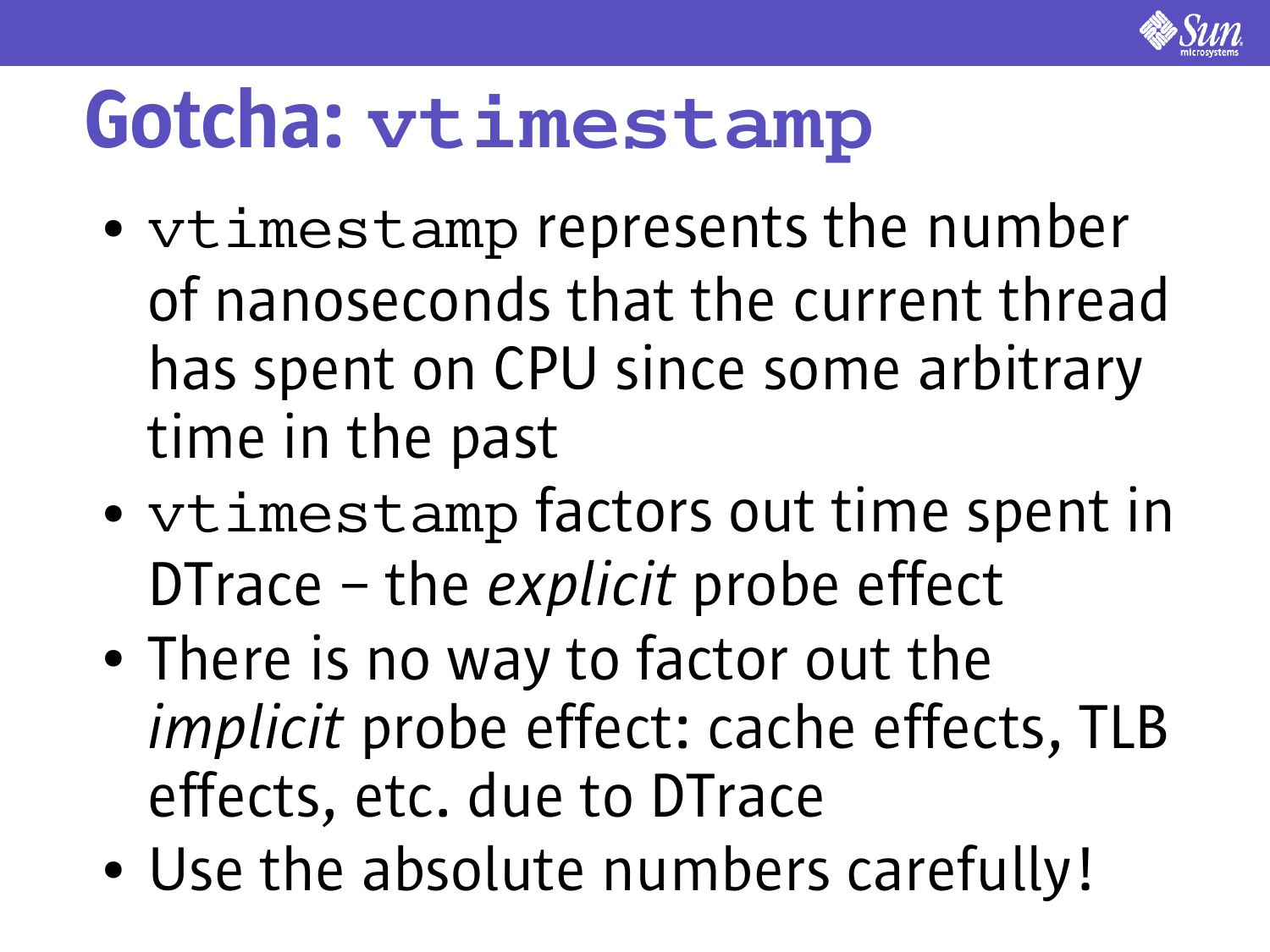

# Gotcha: Fixed-length strings

• D string type behaves like this C type:

typedef struct {

char  $s[n]$ ; /\*  $-xstrsize=n$ , default=256 \*/

- } string;
- Implications:
	- You always allocate the maximum size
	- You always copy by value, not by reference
	- String assignment silently truncates at size limit
- Using strings as an array key or in an aggregation tuple is suboptimal if other types of data are available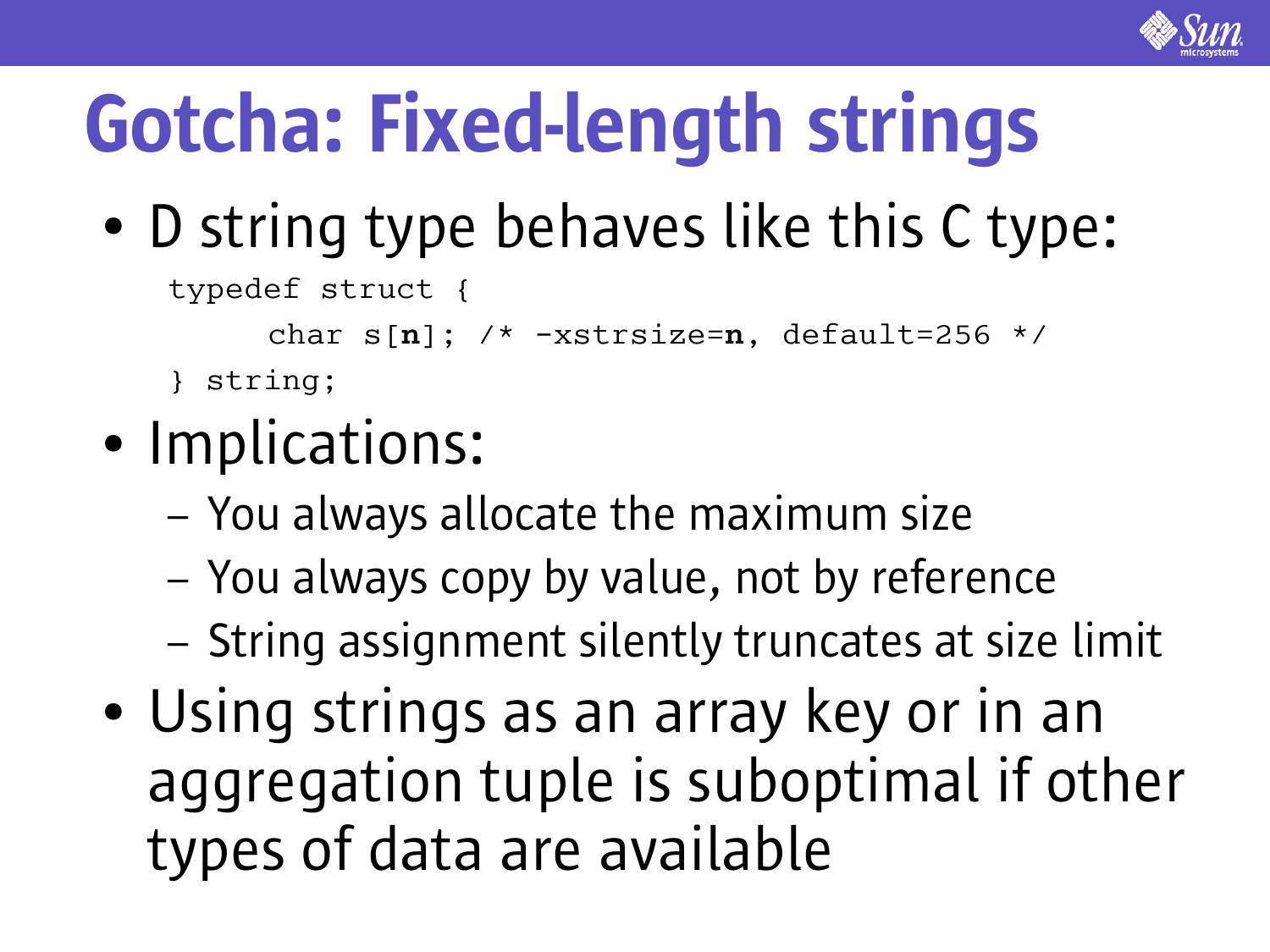

## Tip: Demo DTrace scripts

- /usr/demo/dtrace contains all of the example scripts from the documentation
- index.html in that directory has a link to every script, along with the chapter that contains it
- DTrace demo directory is installed by default on all Solaris 10 systems